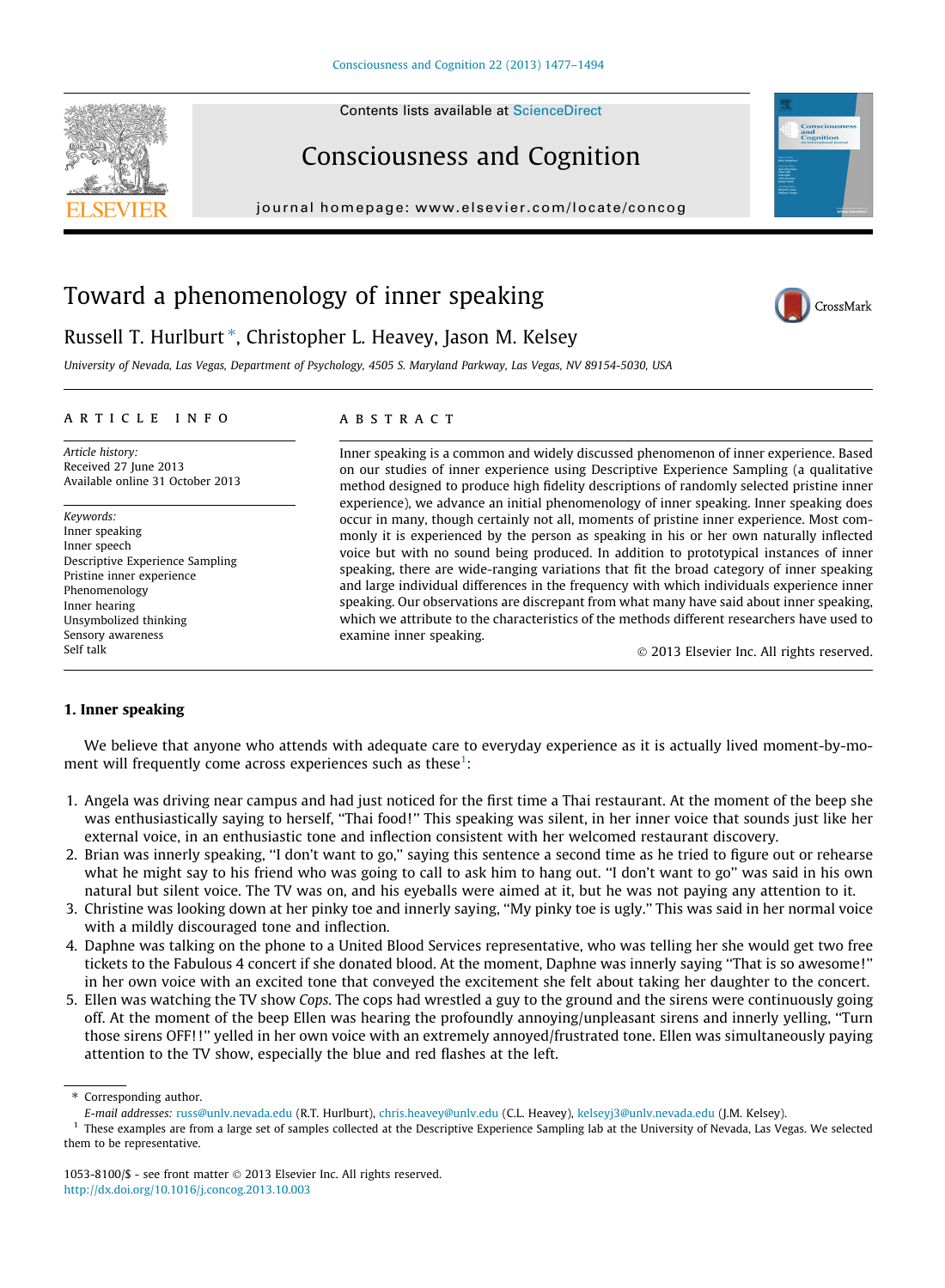6. Fayth was in the bathroom straightening her hair. At the moment, she was innerly saying to herself, ''This year can still be better.'' She innerly said this in her own voice as if she were giving herself a pep-talk with emphasis on the word can. She was also attending to what she was doing.

These six examples have in common that the person is innerly speaking in a silent voice that could not be heard by an external observer, nor would muscular activity coordinated with the speaking be visible. This paper seeks to describe in high fidelity some aspects of the phenomenon of inner speaking. We shall see that the six we just described are simple, straightforward examples of this rather disparate phenomenon.

This phenomenon, which has gone by a variety of names including inner speech, inner talk, self-talk, subvocal speech, mental verbalization, internal monologue, internal dialogue, and self-statements ([Morin, 2005](#page-17-0)), has been observed by philosophers, psychologists, and consciousness scientists at least since the time of Plato [\(Chiesa, 1991](#page-16-0)). Furthermore, throughout history inner speech has been understood to have substantial functional importance. Plato's Socrates, for example, is often understood as believing that thinking is simply inner speech (e.g., [Byrne, 2011; de Guerrero, 2005; McCarthy-Jones &](#page-16-0) [Fernyhough, 2011; Wiley, 2006; Woodfield, 2007\)](#page-16-0), an understanding that follows from the Theaetetus, where Plato has Socrates define ''thought...as the talk which the soul has with itself about any subjects which it considers ..., not with some-one else, nor yet aloud, but in silence with oneself (Plato, Theaetetus[, 189e-190a](#page-17-0)).<sup>2</sup> Voicing a common theme, [Morin \(2003\)](#page-17-0) suggested ''that our internal dialogue is ... what makes us aware of our own existence: 'I'm alive and well; I'm a unique person with an identity; I have goals, aspirations, and values''' ([Morin, 2003, n.p.\)](#page-17-0). Modern cognitive psychotherapy argues that inner speaking plays a causal role in behavior and emotion. For example, clinical psychologists often try to change the content of inner speaking to help their clients alter emotional responding and function more effectively [\(Butler, 1981; Ellis, 1976; Meichenbaum, 1977](#page-16-0)).

But despite its ubiquity and importance (or perhaps because of its ubiquity and importance: of course everyone knows or thinks they know all about inner speech on the basis of their own casual observations) there have been very few attempts to investigate the phenomena of inner speaking. Recent exceptions include [Ihde \(2007\)](#page-17-0), a phenomenologist with a chapter titled "Inner Speech," and [McCarthy-Jones and Fernyhough \(2011\)](#page-17-0), who state that their "Varieties of Inner Speech Questionnaire (VISQ) [is] designed to assess the phenomenological properties of inner speech'' ([McCarthy-Jones & Fernyhough, 2011,](#page-17-0) [p. 1586](#page-17-0)). However, for reasons that we will discuss below, casual observations, Ihde's phenomenology, and the use of tools such as the VISQ have, as phenomenological investigations, substantial methodological flaws which we think lead to substantial misapprehensions of phenomena relevant to inner speaking.

If inner speaking is important, then it would seem that science would be well served by a careful understanding of its phenomena. This paper has two aims. First, we describe in high fidelity some characteristics of everyday inner speaking. Second, we discuss the ramifications of these descriptions for the investigation of inner experience.

#### 2. Preliminaries

Our main task is simple: We wish to apprehend and describe characteristics of everyday inner speaking in high fidelity. There are three aspects of that task that deserve comment before we begin: ''inner speaking,'' ''everyday,'' and ''apprehend and describe in high fidelity.''

#### 2.1. Inner speaking

As we have seen, most writers with our interests (including us ourselves in our earlier work) refer to the phenomenon of interest with a noun phrase such as ''inner speech,'' ''mental verbalization,'' or other noun phrases listed above ([Morin, 2005](#page-17-0)). However, there is good reason to prefer the verb phrase ''inner speaking'' to any of the noun phrases: inner speaking is an activity (a verb) that one performs, not an entity (a noun) that awaits performance.

Using a noun phrase such as ''inner speech'' requires stating something like ''Jose engages in inner speech,'' as if inner speech were one of several discrete activities among which Jose could select. A parallel usage is ''Joe engages in baseball,'' that is, Joe selects baseball from among the available sports. However, inner speaking is not, or at least may not be (and we should not prejudge that issue) one discrete phenomenon among several. We shall see that the term ''inner speaking'' applies with more or less ease to a variety of phenomena.

This preference for verb phrases over noun phrases is frequent in the languaging of parallel concepts. For example, ''dancing'' is a useful term that has (like inner speaking) disparate meanings. We do not typically use the noun phrase (e.g., we do not typically say that ''Nureyev engaged in dancing''); we prefer the verb phrase ''Nureyev danced.''

A noun phrase connotes uniformity of action. The noun phrases ''Nureyev engaged in dancing,'' ''Fred Astaire engaged in dancing,'' and ''Michael Jackson engaged in dancing'' connotes that they were all engaged in the same activity; that undesirable connotation of uniformity is far weaker in the verb phrases ''Nureyev danced,'' ''Fred Astaire danced,'' and ''Michael Jackson danced.''

 $<sup>2</sup>$  We think it likely (although controversial) that Plato's Socrates meant this definition of "thought" as a straw man that he intended to destroy later in the</sup> Theaetetus; that is, that Socrates's overarching understanding is that thought is not inner speech. Either way, our point here is that Socrates found the existence of self-talk important.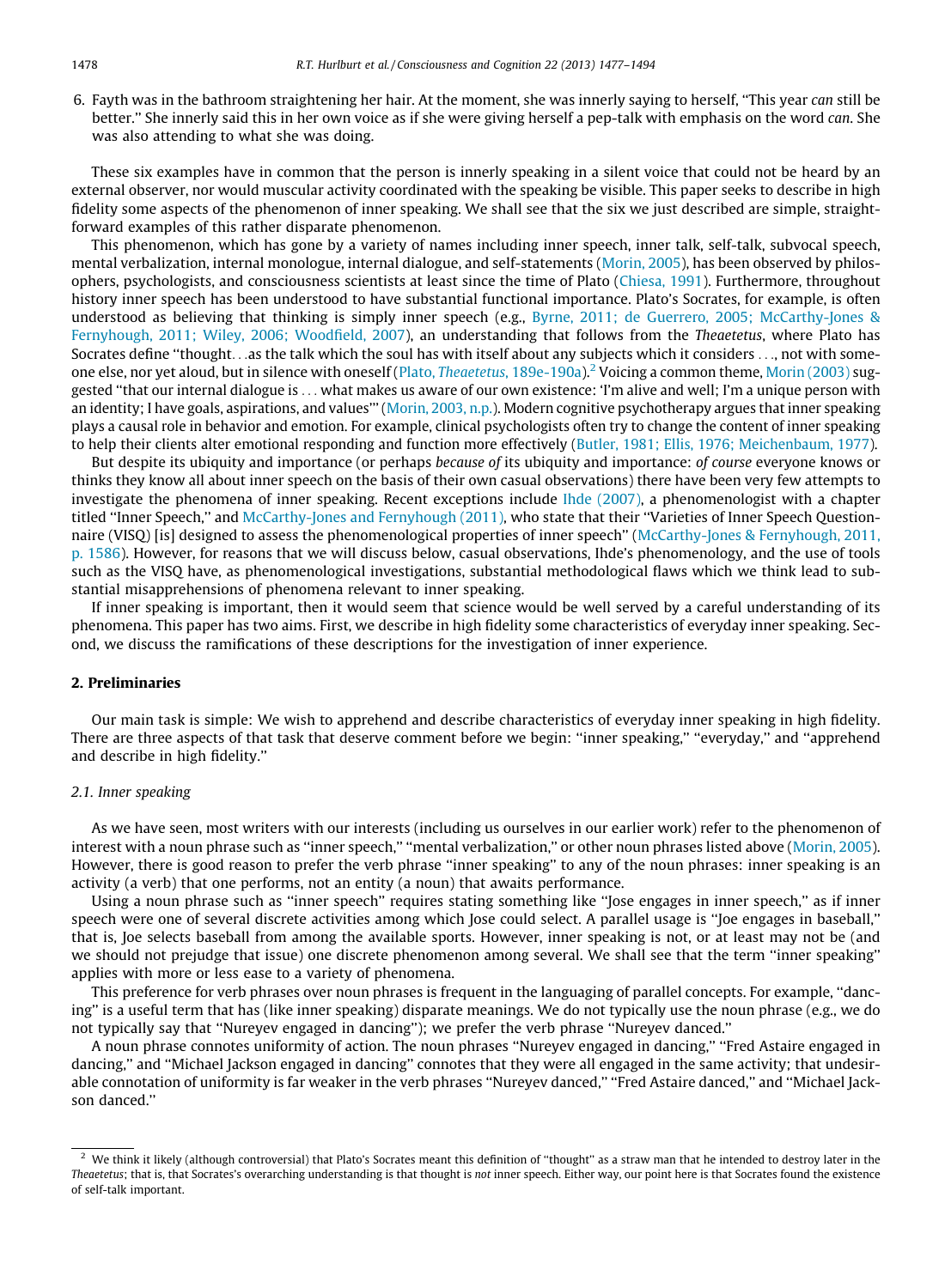Similarly, the noun phrases ''Jose engaged in inner speech'' and ''Jennifer engaged in inner speech'' connotes that Jennifer is engaged in the same activity as is Jose. That is a widely held belief, but at best it assumes what is at issue, and, as we shall see below, it is substantially incorrect. Therefore we prefer the verb phrases ''Jose innerly spoke'' and ''Jennifer innerly spoke.''

A disadvantage is that the modifier ''inner'' must become an adverb, requiring us to use neologisms such as ''Jose innerly spoke." However, while *innerly* is an undesirably unusual locution, it has fewer logical or connotatively misleading implications. As a result, we will refer to our phenomenon of interest as inner speaking.

#### 2.2. Everyday

By ''everyday'' inner speaking, we mean inner speaking as it naturally occurs in natural situations. That is, our interest is in unscripted inner speaking, in inner speaking not expressly manipulated by some experimental procedure, in inner speaking undisturbed by the intention to apprehend it. [Hurlburt \(2011; Hurlburt & Akhter, 2006\)](#page-16-0) has called such naturally occurring experience ''pristine'' by analogy to a pristine forest—the forest as it existed before the loggers' clear cuts, before the Park Service's asphalt and signage, before the visitors' plastic bags and bottles. Pristine in this sense does not mean ''clean'' or ''pure''; much of a pristine forest is mucky, bloody, and brutal. Pristine means ''as it naturally occurs before a specific attempt to alter it.''

Suppose you set yourself the task of specifically monitoring your experience (that is, when you ''armchair introspect'' or, as Hurlburt might say, when you make ''judgments about experience where the target, the occasion, the duration, the introspection, the interpretation, and the generalization are all self-defined, self-initiated, and performed by one person, generally on the basis of an implicit or explicit theory''; [Hurlburt & Schwitzgebel, 2011a](#page-17-0), p. 259). The experience that you might observe in such situations is not your pristine experience—it is the experience that might occur when you specifically try to observe your experience.

Experimentally manipulated inner speaking is also not pristine. For example, [Simons et al. \(2010\)](#page-17-0) put subjects into an fMRI magnet; they then presented a series of pre-recorded sentences; subjects were to innerly repeat each sentence and to press a button on completion. Even if we could be assured that subjects did in fact innerly speak the sentences (which we think is highly speculative; see below), innerly repeating sentences on demand is not pristine inner speaking. [Jones](#page-17-0) [and Fernyhough \(2007\)](#page-17-0) similarly criticized the ecological validity of elicited inner speaking.

#### 2.3. High fidelity

Our aim is to apprehend and describe in high fidelity the pristine phenomena of inner speaking. We will fall short of perfection: it is impossible to apprehend that which by definition exists only prior to apprehension. But one can construct methods that can be argued apprehend pristine experience with minimal disturbance (metaphorically like a forester parachuting into the middle of a pristine forest), and then describe that which is apprehended with fidelity rather than perfection.

Inner speaking is inner, that is, private, and some would suggest that its apprehension is not possible, often citing William James's famous passage:

As a snow-flake crystal caught in the warm hand is no longer a crystal but a drop, so, instead of catching the feeling of relation moving to its term, we find we have caught some substantive thing, usually the last word we were producing, statically taken, and with its function, tendency, and particular meaning in the sentence quite evaporated. The attempt at introspective analysis in these cases is in fact like ... trying to turn up the gas quickly enough to see how the darkness looks. [\(James, 1890/1981, p. 158](#page-17-0))

However, modern flash photography makes it possible to see important things that occur in the darkness—pupil dilation, nocturnal animals, and the like. Further, John S. Mill suggested that it might be possible to capture ongoing experience through the medium of memory just after the experience has passed:

A fact may be studied through the medium of memory, not at the very moment of our perceiving it, but the moment after: and this is really the mode in which our best knowledge of our intellectual acts is generally acquired. We reflect on what we have been doing when the act is past, but when its impression in the memory is still fresh. [\(Mill, 1882/1961, p. 64](#page-17-0))

We believe James and Mill were both correct, and have implemented both viewpoints in the Descriptive Experience Sampling method, which is designed to apprehend and describe in high fidelity characteristics of everyday inner experience.

#### 3. Descriptive Experience Sampling

Descriptive Experience Sampling (DES; [Hurlburt, 1993, 2011; Hurlburt & Akhter, 2006; Hurlburt & Heavey, 2006](#page-16-0)) subjects are asked to carry a random beeper as they go about their normal daily activities. They are instructed that when the beep sounds, they are to attend to whatever was directly present, ongoing in their inner experience the microsecond before the beep began, and to jot down notes about that experience. Thus DES is a modern implementation of Mill's 1882 method. The DES target is the last undisturbed moment of pristine inner experience before the beep (which DES calls ''the moment of the beep''). Of course, that moment's experience is not completely undisturbed, but [Hurlburt and Schwitzgebel \(2007\)](#page-17-0) have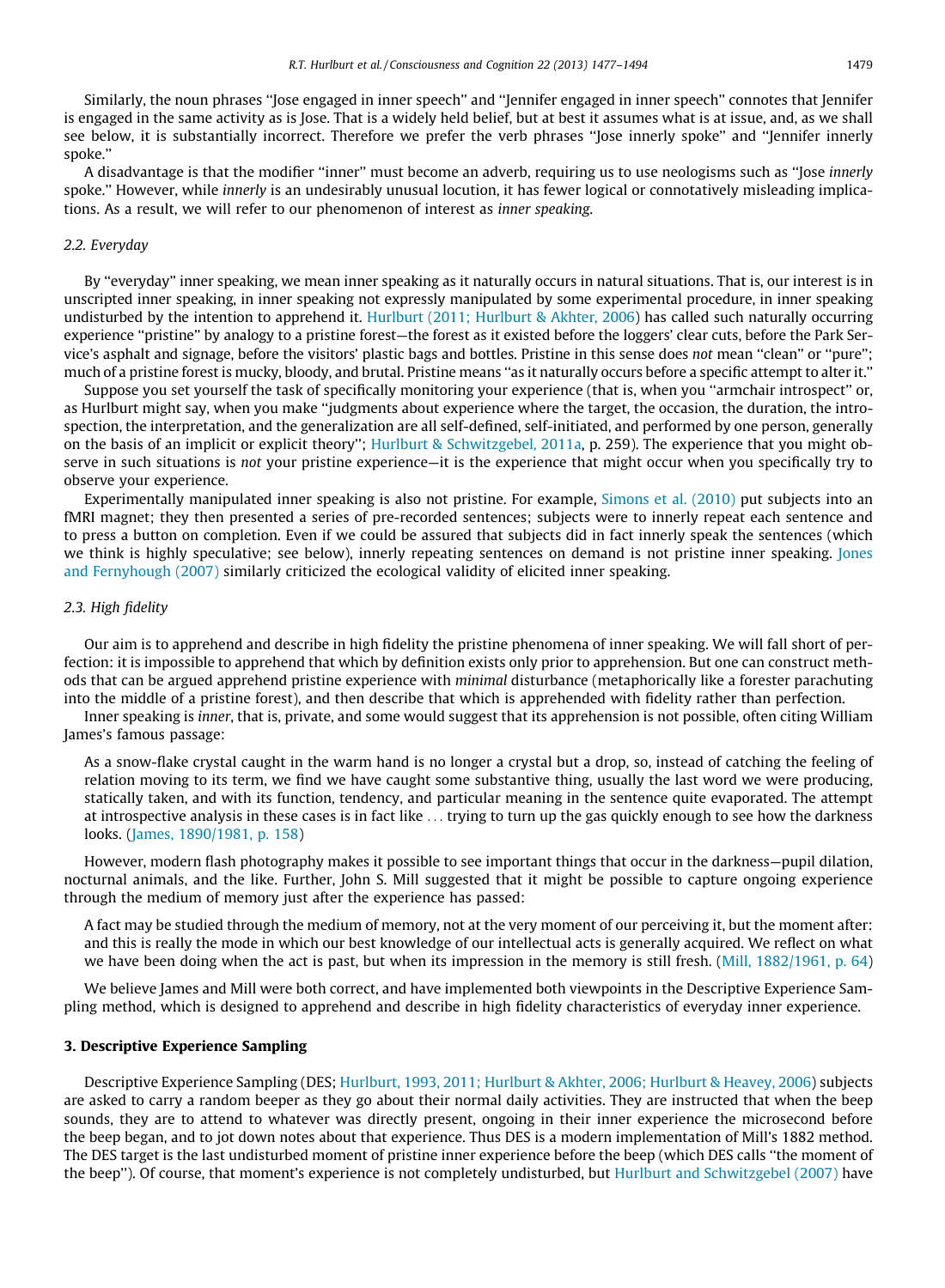argued that there is no known introspective method that has less disturbance. On any sampling day, subjects are typically asked to obtain about six randomly selected (by the beep) samples of their inner experience. Within 24 h of collecting these samples of inner experience, subjects participate in an ''expositional interview'' with the investigators, wherein the subjects and investigators work collaboratively toward developing a high-fidelity apprehension of each sampled moment of inner experience. This carry the beeper/collect six samples/participate in expositional interview process is then repeated on (typically three to eight) subsequent days. The sampling process is thus a series of on-the-job trainings that [Hurlburt \(2009,](#page-16-0) [2011\)](#page-16-0) has called ''iterative'': a repetitive working to increase the skills of both the subject and the investigators of apprehending the unique inner experience of the subject with increasingly greater fidelity.

Although the basic framework of the DES method is simple, its implementation requires substantial skill ([Hurlburt, 2011;](#page-16-0) [Hurlburt & Heavey, 2006](#page-16-0)). Because both subjects and investigators inevitably come to any encounter with presuppositions that have the potential to bias the investigation, iterative effort, skill, and repetition must be used to bracket these presuppositions [\(Hurlburt, 2011; Hurlburt & Heavey, 2006; Hurlburt & Schwitzgebel, 2007, 2011b](#page-16-0)). Moreover, most subjects initially have little practice in apprehending their own inner experience. Thus they must learn to focus only on experience occurring at the moment of the beep. Furthermore a common lexicon for communicating about the subject's inner experience must be developed that is specialized to convey aspects of the idiosyncratic aspects of each individual subject's experience. As [Skinner noted \(1953\)](#page-17-0) and we have discussed elsewhere [\(Hurlburt & Heavey, 2001](#page-16-0)), talk about internal experiences is not adequately shaped by the verbal community. Therefore great care must be taken to develop shared understandings of the words being used to describe inner experience. Each of these challenges inherent in trying to apprehend inner experience requires a truly iterative method: repeated confrontation of the challenges while working overtime toward improvement in skill and fidelity.

Full descriptions of the method and considerations of DES are available elsewhere [\(Hurlburt, 2011; Hurlburt & Akhter,](#page-16-0) [2006; Hurlburt & Heavey, 2006; Hurlburt & Schwitzgebel, 2007](#page-16-0)). We highlight a few characteristics of DES here. First, DES considers only experience that was ongoing at particular (beeped) moments. Subjects do not get to select which experiences to describe; they are to describe only those experiences that were selected by the external beep. That is one effective means of helping subjects to bracket their presuppositions.

Second, the beeped moments are selected at random rather than by some manipulation of the investigator. That is one effective means of helping investigators bracket their own presuppositions.

Third, DES investigates whatever pristine inner experience happens to be at the moment of the beep, nothing else. That is, DES is ''open beginninged'' ([Hurlburt, 2011; Hurlburt & Heavey, 2006; Hurlburt & Schwitzgebel, 2007](#page-16-0)): it does not set out to examine any particular predetermined phenomenon. In particular, there has never been (including now) a DES investigation directed specifically at inner speaking. If inner speaking happens to be occurring at the moment of a randomly occurring beep, then inner speaking will be described and discussed in the expositional interview about that beeped experience. If not, not. To proceed otherwise—by targeting inner speech at the outset—is in our view a failure of the important intention to bracket presuppositions: inner speaking would no longer be a phenomenon that could be investigated without bias, but instead would be (or at least could be) colored by the investigative intention. A pre-planned specific focus on inner speaking would likely influence participants to over-report the frequency of inner speaking.

Fourth, DES accepts that neither the subject nor the investigator is, at the outset, skilled at apprehending experiential phenomena. Subjects have not heretofore carefully observed their pristine inner experience and must be helped to develop the apprehending skills, and investigators must learn how to help this particular subject attend to her particular phenomena. The beep pinpoints random (i.e., non-self-selected) moments of experience and the investigators iteratively help subjects to acquire and develop the skills of bracketing their presuppositions and apprehending their experience in high fidelity. A corollary: Simply asking a subject to report the features of their inner experience is not adequate.

Fifth, DES investigators understand that high skill is required to develop high-fidelity apprehensions of inner experience. A corollary: Well implemented DES increases the likelihood, but does not guarantee, high-fidelity descriptions of experience. Consumers will have to evaluate the likely adequacy of any DES report. For example, readers of this article will have to weigh the skill and experience of the authors (our prior results, our writings about how to conduct inner experience investigations effectively, etc.) in determining whether to conclude that we have established ourselves as trustworthy reporters of the inner speaking phenomenon.

Sixth, we do not maintain that DES is the ultimate method of apprehending pristine experience [\(Hurlburt & Schwitzgebel,](#page-17-0) [2011a](#page-17-0)); we claim only that DES was designed expressly with the aim of apprehending pristine experience in high fidelity.

#### 4. Descriptive Experience Sampling and inner speech

As we have seen, DES is designed to produce high-fidelity descriptions of the inner experience that was ongoing at a particular moment, whatever that experience might be. [Table 1](#page-4-0) shows a typical reconstructed beginning of a DES expositional interview, with commentary, to give the reader a glimpse of how some of the features of DES described above unfold. That kind of conversation takes place on the first sampling day for nearly every participant, not necessarily about ''saying'' but about whatever words the participant initially uses. At the end of this conversation the interviewer (and the participant!) knows nothing about the features of the participant's inner experience. The good news is that participants are usually more confident in their descriptions on the second or subsequent sampling days.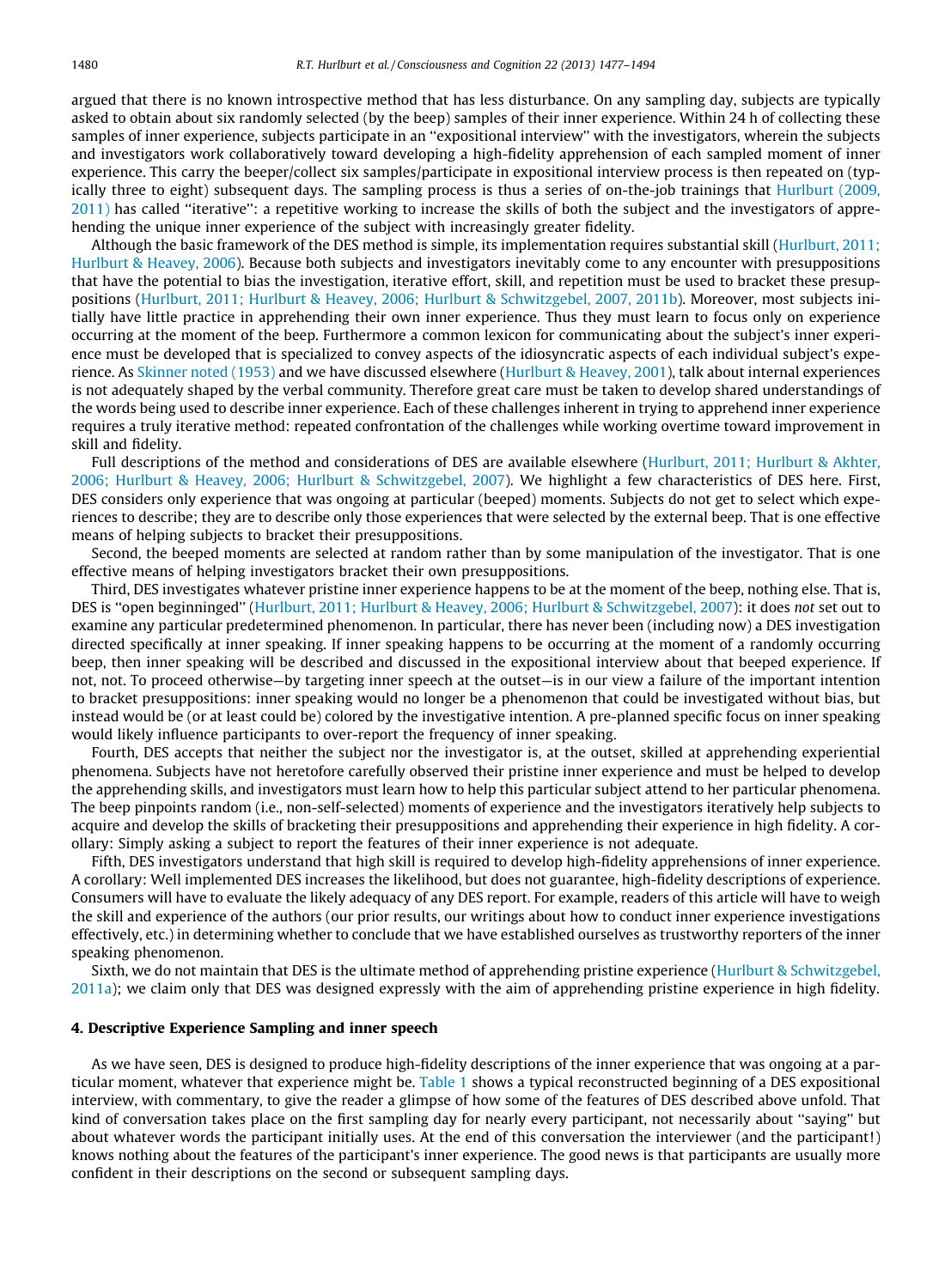#### <span id="page-4-0"></span>Table 1

Typical Descriptive Experience Sampling interview excerpt.

|      | Interview                                                                                                                                         | Commentary                                                                                                                                                                                                 |
|------|---------------------------------------------------------------------------------------------------------------------------------------------------|------------------------------------------------------------------------------------------------------------------------------------------------------------------------------------------------------------|
| P1:  | I was saying to myself that I should start making dinner                                                                                          | DES interviewers know that "saying to myself" might refer to a variety<br>of types of experiences                                                                                                          |
| I2:  | What do you mean by "saying to myself"?                                                                                                           | The interviewer takes an agnostic stance, simply asking for<br>clarification                                                                                                                               |
| P3:  | It was 5:00 and I was hungry                                                                                                                      | This does not respond to the question, which is about experience                                                                                                                                           |
| I4:  | I understand that, but our question is about your experience at the<br>moment of the beep. What was in your experience right then?                | The interviewer tries to bring the participant back to the experience<br>without suggesting the nature of that experience                                                                                  |
| P5:  | I was thinking that I should make dinner                                                                                                          | Note the switch from "saying" at P1 to "thinking" at P5                                                                                                                                                    |
| I6:  | Originally you said that you were "saying to myself." Now you use                                                                                 | The interviewer supports the participant's efforts while remaining                                                                                                                                         |
|      | "thinking that." Are those the same thing? Either way is OK-our task                                                                              | neutral about the characteristics                                                                                                                                                                          |
|      | is to describe the characteristics of the experience, whatever they                                                                               |                                                                                                                                                                                                            |
|      | were                                                                                                                                              |                                                                                                                                                                                                            |
| P7:  | Ummm, I guess I was saying it to myself                                                                                                           | The vocalized pause "Ummm" and the undermining statement "I<br>guess," both of which DES calls subjunctifications (Hurlburt, 2011),<br>are (mild) evidence that the participant is not confident about her |
|      |                                                                                                                                                   | experience                                                                                                                                                                                                 |
| I8:  | What exactly do you mean by "saying it to myself"? Did you use                                                                                    | This neither affirms nor denies the participant's report. It asks for                                                                                                                                      |
|      | words, inflection, and so on?                                                                                                                     | concrete clarification of experience                                                                                                                                                                       |
| P9:  | I don't remember the words                                                                                                                        | The participant's inability to recall might stem from either of two<br>sources: there were no words at the moment of the beep, or the                                                                      |
|      |                                                                                                                                                   | participant does not recall the words                                                                                                                                                                      |
| 110: | Not being able to remember is what we expect on the first sampling                                                                                | There is not enough evidence for the DES investigator to conclude that<br>this sample did or did not involve inner speaking. That's why DES                                                                |
|      | day. DES is a skill, and you need some practice                                                                                                   | customarily discards the results of the first sampling day (or days).                                                                                                                                      |
|      |                                                                                                                                                   | and why the DES procedure must be iterative (Hurlburt, 2009, 2011)                                                                                                                                         |
|      | We are interested in the details of experience. If there are words, we'd<br>like to know what those words are. If there is "saying" that does not | Note that the investigator has neither encouraged nor discouraged the<br>description of inner speaking or any other phenomenon; the                                                                        |
|      | involve words, we'd like to know what are the features of that saying.                                                                            | investigator has encouraged only the effort at high fidelity reporting                                                                                                                                     |
|      | If there is thinking, we'd like to know about that as well, and what its                                                                          | (and has been supportive of the participant's efforts in the face of the                                                                                                                                   |
|      | features are, whether or not it uses words                                                                                                        | difficulty of the task)                                                                                                                                                                                    |
|      | Very few people are good at DES on the first day, which is why we                                                                                 |                                                                                                                                                                                                            |
|      | sample across multiple days. So when you wear the beeper tomorrow,                                                                                |                                                                                                                                                                                                            |
|      | if a sample like this occurs, please jot down its characteristics. If there                                                                       |                                                                                                                                                                                                            |
|      | are words, please jot down the words                                                                                                              |                                                                                                                                                                                                            |

Based on our experience, the participant's switch from ''saying to myself that'' at P1, to declining to describe experience at P3, to ''thinking that'' at P5, to subjunctification at P7, to ignorance at P9 makes it somewhat more likely that the participant was not innerly speaking at the moment of the beep, and somewhat less likely that the participant was innerly speaking but subsequently forgot the details. But the investigator does not take those likelihoods into account—that is, the investigator is not attempting to gather evidence and thence to arrive at a judgment about the existence of inner speech. Instead, the investigator is trying to help the participant build skills so that subsequently it will not be necessary for the investigator to gather evidence—so that the participant may learn to apprehend unambiguously and describe with fidelity. That is the heart of the DES investigation of phenomena: description is not about the investigator's inference, it is about helping participant and investigator get into a position to apprehend with minimal inference.

[In passing, discussed more thoroughly below, we note that had this participant been involved in a study that did not involve iterative training, it is likely that she would have reported (in an interview or questionnaire) that this experience involved inner speech. This is, we think, one of the sources of the over-reporting of inner speech frequency.]

## 5. Method

Many (but by no means all) of the randomly selected moments of experience we have examined with our subjects have included inner speaking. As mentioned above, we never specifically set out to observe inner speaking, but because it is a directly experienced and frequently occurring phenomenon of inner experience, our subjects have apprehended it on many occasions and we have interviewed them in detail about those experiences. What follows are some distillations of what we have observed about naturally occurring inner speaking.

Except for [Heavey and Hurlburt \(2008\)](#page-16-0), our studies have never been designed to study subjects who were a representative sample of some larger population. For example, we have studied convenience samples of bulimic women ([Hurlburt &](#page-17-0) [Jones-Forrester, 2011](#page-17-0)), of depressed individuals ([Hurlburt, 1993](#page-16-0)), of schizophrenia patients [\(Hurlburt, 1990](#page-16-0)), of adolescents ([Akhter, 2008\)](#page-16-0), of veterans with PTSD [\(Raymond, 2011\)](#page-17-0), and so on; that is, we have studied individuals who have been selected because their inner experience might be expected to be in some ways different from that of the population in general. At the same time, we have explored a variety of undergraduates from the subject pool of a large urban university, who were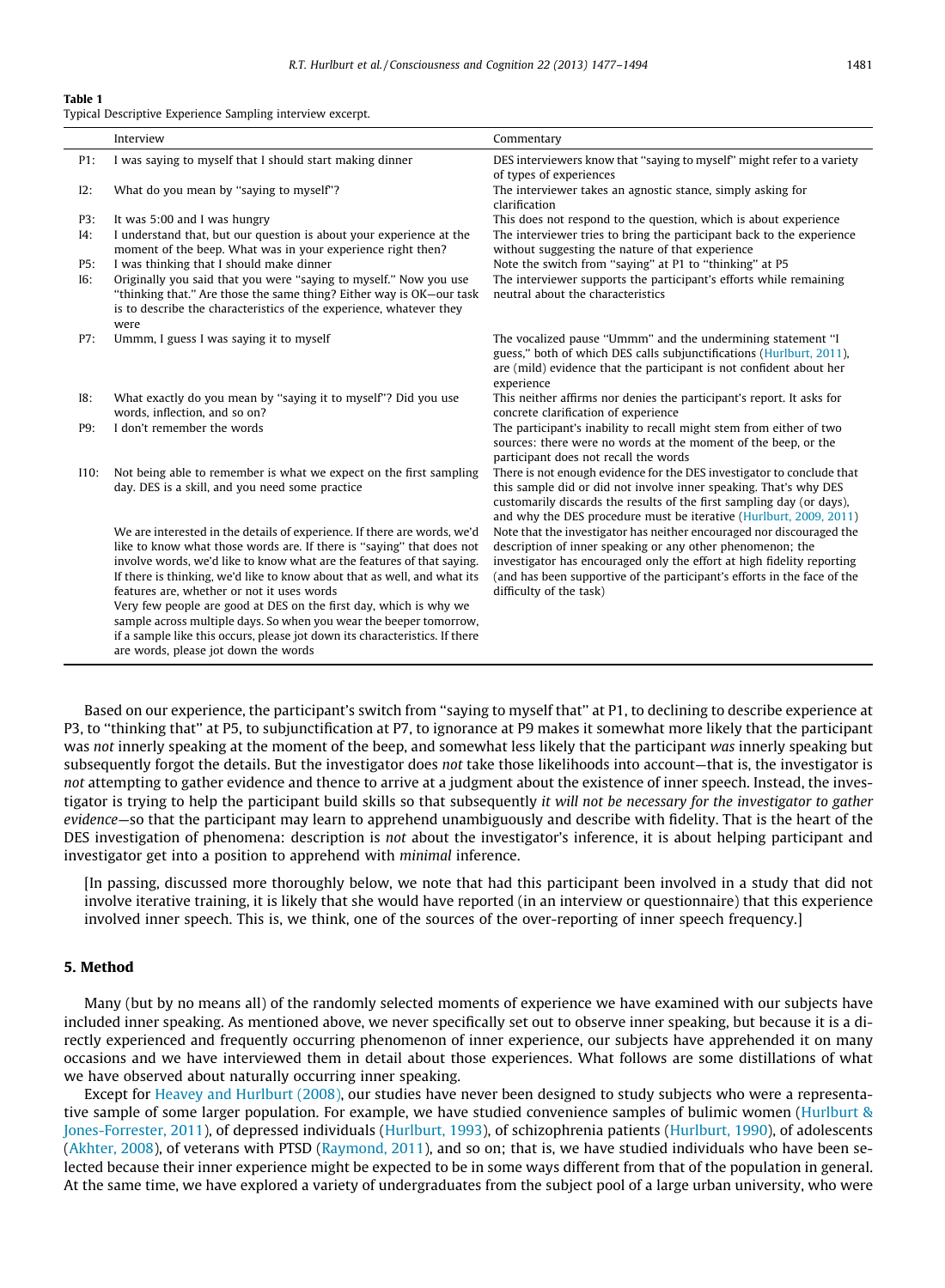examined as part of the DES training of graduate students, and whose inner experience might be expected to be in many ways similar to that of the (American) population in general. Thus we have carefully examined randomly selected inner experiences from a mixed and diverse set of individuals. There are advantages and limitations of such a procedure. Our main goal has been to explore the phenomena of inner experience, whatever those phenomena might be, and the mixed set of individuals is likely to give us a desirably broad perspective on the phenomena of inner experience. However, because the individuals cannot be considered representative of any specifiable large population, and because we do not have much cross-cultural data, we cannot provide relative frequency estimates beyond those given by [Heavey and Hurlburt \(2008\)](#page-16-0). Thus we can make statements (we think defensibly) such as ''we think this occurs frequently'' or ''this is rare,'' but we cannot provide percentages and we must be open to the possibility (or probability) that future studies in other cultures or with other populations within the same culture may provide somewhat (or dramatically) different perspectives on the phenomena of interest.

## 6. Inner speaking: the phenomenon

As we have implied above, there is a range of phenomena that may deserve to be called ''inner speaking,'' some closer to the ''center of the target,'' some farther away.

The six examples above are typical of what we take to be the most frequent and ''center of the target'' examples of inner speaking. They and the others have these features:

- The person apprehends him or herself to be speaking meaningfully without producing any accompanying sound or appreciable bodily (throat, diaphragm, etc.) movement.
- The speakings are generally apprehended to be in the person's own naturally inflected voice, in the same rhythm, pacing, expressivity, tone, hesitations, and style as external speaking (sometimes with a greater range of expression than external speaking).
- The experience is typically apprehended to be just like speaking aloud in the sense that people who report innerly speaking are typically at a loss to identify any aspect in which the experience differs from externally speaking other than their immediate and unshakeable recognition that the speaking is inner rather than external (confusion about whether something is innerly spoken or spoken aloud is very rare).
- Inner speaking, just as speaking aloud, conveys emotion, curiosity, outrage, interest, boredom, and a potentially unlimited list of nuanced feelings. People can innerly shout or whisper, speak with inflection or monotone, and so on.
- Inner speakings are generally but by no means always in complete sentences. Five of our six original examples are in sentences (e.g., ''I don't want to go''). Sometimes the speakings are just one or a few words (e.g., ''Thai food!''). The significance of the words, whether in complete sentences or condensed, is generally understood. For example, Brian understood exactly the where that was implied but not stated in his "I don't want to go"; Angela understood the welcome-discovery nature of her telegraphic ''Thai food!'' In this regard, inner speech seems very similar to external speech.
- Inner speaking is generally in the same kinds of words that the person would use in external speech, including the same kinds of quasi-worded expressions (e.g., ''Ugh!'' or ''Oof!'') as external speaking.
- Sometimes inner speaking is aimed at some particular other, as when Brian said ''I don't want to go'' directed (in his imagination) to his friend. Sometimes the intended recipient is the person herself or himself (as when Fayth said, ''This year can still be better'' as if giving herself a pep talk). Sometimes the recipient is not experientially specified, as when Ellen said ''Turn those sirens OFF!!'' to no one in particular. Sometimes the recipient is difficult to ascertain, even by the person herself, as when Christine said, ''My pinky toe is ugly''; it is tempting to infer that Christine is speaking to herself, but it may also be merely an accompanying statement made to no one in particular. This is similar to external speaking. Although external speaking may be frequently aimed at a particular correspondent, external speech can be aimed at the self or at no one in particular (as when a basketball fan shouts from the balcony, ''That's a foul!'')
- Inner speakings are generally apprehended primarily as being produced rather than heard. That is, inner speaking is more a phenomenon of created action than of received audition. There is no separate sense of creation—no experienced entity that is somehow behind the word—and yet there is some understanding of being the ''driver of'' the words. Here the metaphor of being the driver of a car seems apt: most often when driving, there is no explicit experiential sense of being the driver, and yet the experience is somehow different from being a passenger. Inner speech is like that—there is an understanding that the words are somehow under the control of the speaker, even though that control is not explicitly experienced. (But see the Doing vs. Happening section below.)

Sometimes (less frequently, we think), the experience of inner speaking is of both producing and hearing the utterance. If the phenomenon is primarily of hearing, we call it inner hearing (see below).

## 7. Variations

Inner speaking, like external speaking, is not a monolithic experience, is not the same for every person and on every occasion. An exploration of any phenomenon must include discussion of its range and variability.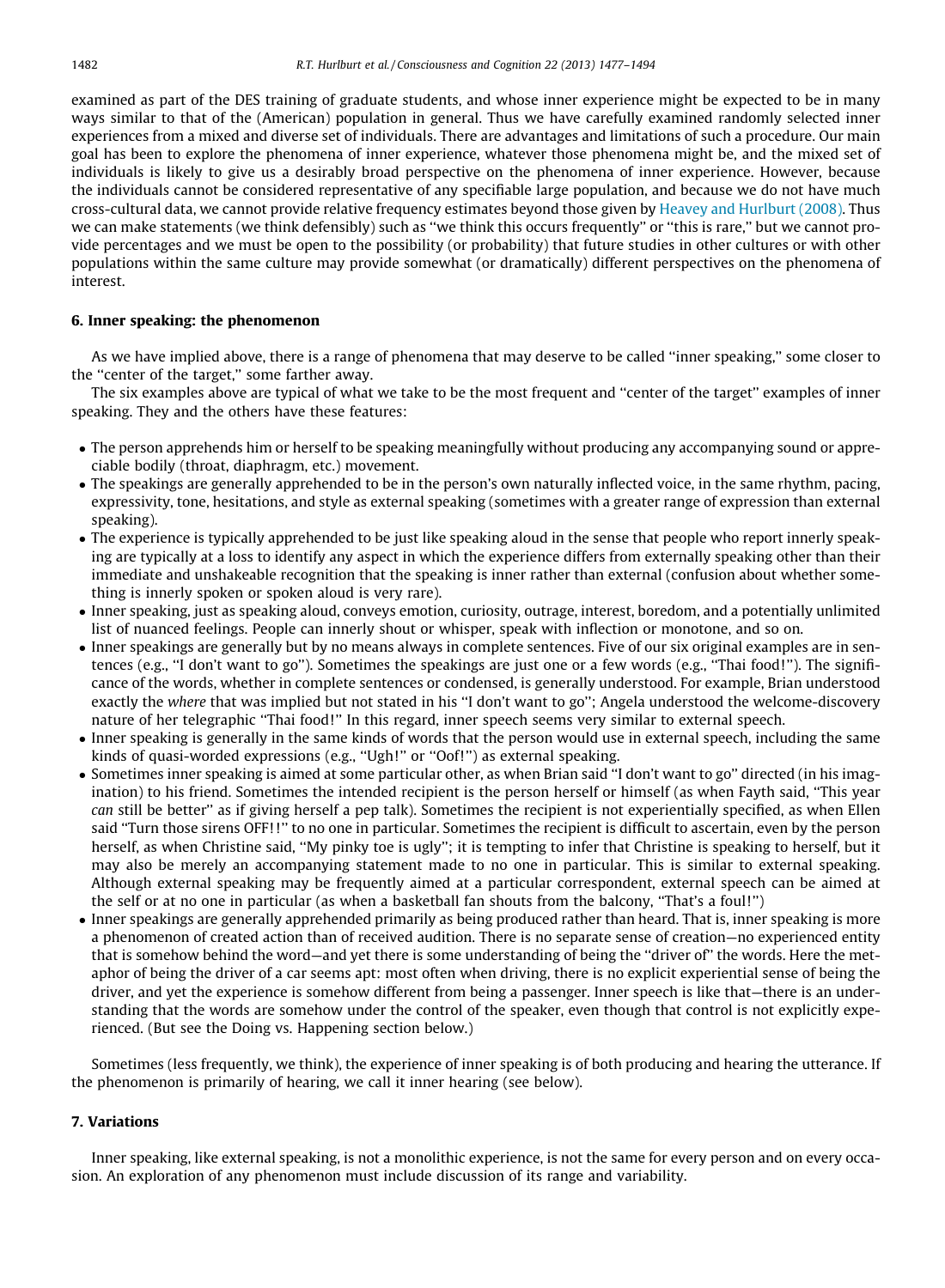## 7.1. Individual differences in frequency

Some people innerly speak nearly always when awake. For example, Fayth (see the example above ''This year can still be better'') was innerly speaking 94% of the times (17 of 18) her beeper sounded. However, other people have few or no instances of inner speaking when randomly sampled. [Heavey and Hurlburt \(2008\)](#page-16-0) gave the Symptom Checklist 90 Revised (SCL-90-R; [Derogatis, 1994](#page-16-0)) to a large (407) relatively heterogeneous group of undergraduates at a large urban university. The SCL-90-R is a questionnaire designed to assess the extent to which an individual is bothered by a broad list of 90 psychological symptoms; Heavey and Hurlburt used it to stratify this large sample into deciles, from each of which they randomly selected three participants. That resulted in a sample of 30 individuals which was representative of a heterogeneous student population. Heavey and Hurlburt conducted three DES sampling days with each of the 30 individuals, using about ten samples from each. Heavey and Hurlburt found that the overall frequency of inner speaking was 26%. Within participants, the frequency ranged from 0% to75%. Five of the 30 participants had no inner speaking at all in their ten samples. [Mihelic \(2010\)](#page-17-0) used DES with a convenience sample of 21 subjects and found that six had zero frequency of inner speaking. Most participants had inner speech frequencies somewhere between zero and 100%. The overall frequency, averaged across all participants in the [Heavey and Hurlburt \(2008\)](#page-16-0) and [Mihelic \(2010\)](#page-17-0) studies was 23%, but that should not be taken to imply that most subjects experience inner speaking 23% of the time. The median inner speech frequency of the participants in the [Heavey and Hurlburt \(2008\)](#page-16-0) and [Mihelic \(2010\)](#page-17-0) studies was 20%.

# 7.2. Individual differences in experience

There is a wide variety of experiential concomitants of inner speaking. Some people experience speaking as a bodily action primarily in their midsection or chest. Some people experience inner speaking as taking place in the head. Some people experience the speaking as taking place in a particular area of the head (e.g., in the front of the head; in the back of the head; or to one side of the head). Some people have no physical concomitants of innerly speaking whatsoever—that is, they unambiguously apprehend themselves as speaking, and can report the exact words and their inflection, but cannot say where or how they experience that.

## 7.3. Partially unworded speaking

Sometimes (not frequently, we think) inner speaking has missing words—''holes'' in the stream of speech. For example, a person might describe innerly saying ''I'd like a \_\_\_\_\_\_ with cream cheese,'' where the blank is understood to be a rhythmic space for the word ''bagel'' but the word ''bagel'' is not itself present at the time of inner utterance. Thus the rhythm of the inner speaking can exist intact even though a word or words may be absent. This seems to be different from external speech, which generally breaks off when a missing word is encountered.

# 7.4. Unworded inner speech

Sometimes (not frequently, we think) inner speaking is missing all of its words. That is, the person has the sense of innerly speaking (its production, its rhythm, etc.), and generally knows the sense of what is being said, but does not experience any words.

Unworded inner speech is experientially distinctly different from unsymbolized thinking [\(Hurlburt, 2011; Hurlburt &](#page-16-0) [Akhter, 2008\)](#page-16-0); see below.

#### 7.5. Doing vs. happening

As we have seen, inner speech is generally experienced as something one drives, does, or utters. However, sometimes (not frequently, we think) inner speech is apprehended as ''just happening,'' as ''coming out of its own accord,'' as ''taking place'' rather than ''being uttered.'' That is, the person understands himself to be innerly speaking, understands himself to be the creator of the words, but does not have any sense of being the controlling agent. In these cases, the person discovers what is said as they greet the words they are speaking, whereas usually inner speakers sense that they understand the speaking as it is spoken.

This distinction between doing and happening applies to external speech as well. Usually, external speakers understand themselves to be the drivers of their speaking, understand themselves to be the agent in charge of the speaking. Sometimes, however, external words "just come out," "appear unbidden," with no sense of agency whatever. In those cases, the speaker experiences himself as understanding what he has said in the same way and at the same time as a listener would understand what he said. That is, in these (relatively infrequent) cases, the words ''come toward'' you, and understanding arrives with the words.

#### 7.6. Anomalous voice characteristics

Sometimes (not frequently, we think) inner speaking is experienced with vocal characteristics different from one's external speaking voice. For example, Walter was in conversation with his friend Frank, who was speaking, saying ''let's go to the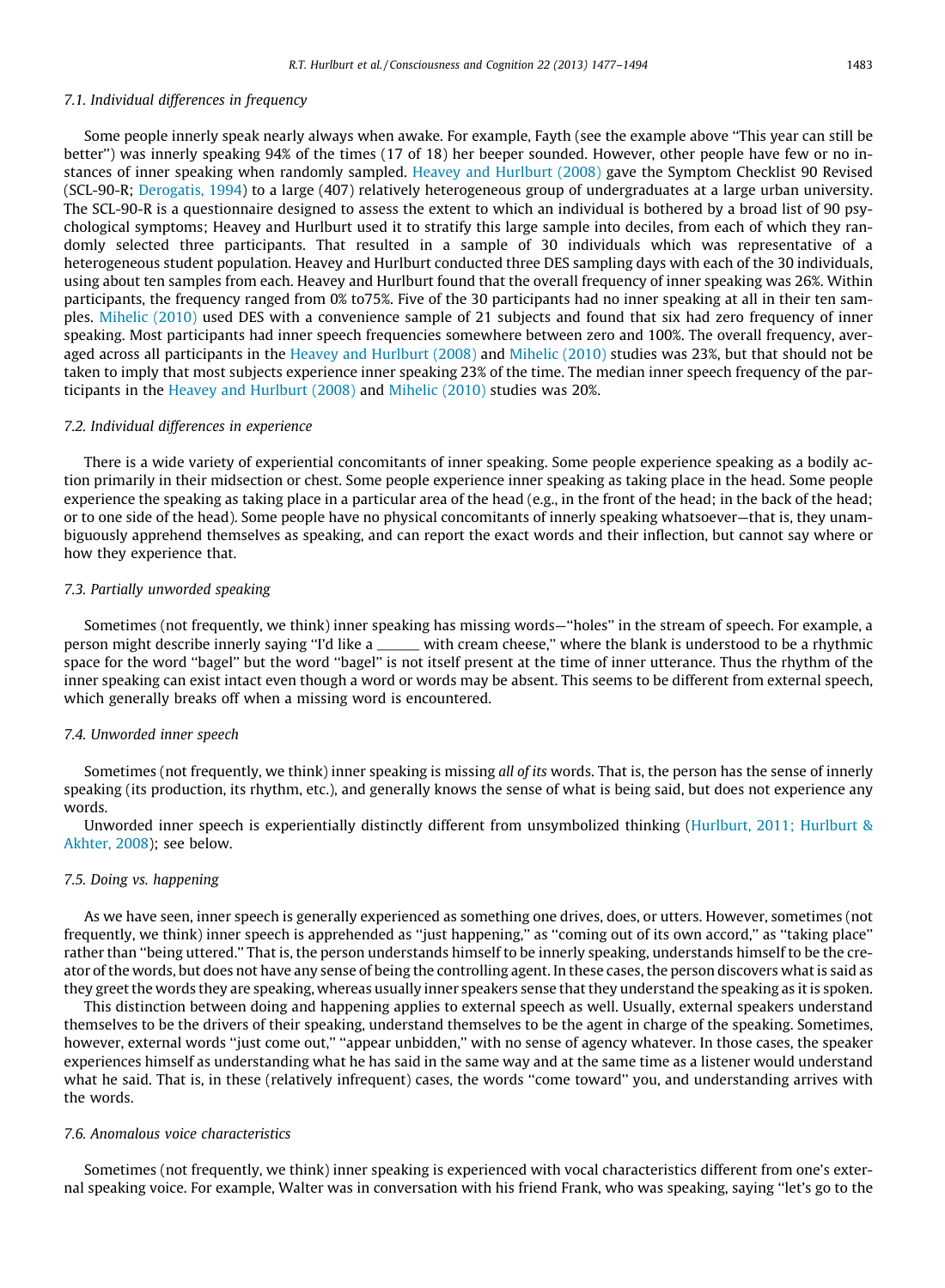gym before dinner.'' Walter heard Frank's voice and at the same time was re-speaking Frank's words in Frank's voice with approximately (but not exactly) the same vocal characteristics as Frank had used initially. That is, Walter experienced two overlapping (one about a half second after the other) versions of Frank's voice saying ''let's go to the gym before dinner.'' One was clearly heard, whereas the other was clearly spoken by Walter, even though he was speaking Frank's voice.

Sometimes the anomalous voice is recognized as being one's own, but with atypical characteristics. For example, it is ''my'' voice but spoken with robot-like mechanical diction; it is ''my'' voice but about an octave higher; it is ''my'' voice but in low fidelity; and so on.

## 7.7. Non-meaningful speaking

Sometimes innerly spoken words are not experienced for their semantically meaningful characteristics. For example, at sample 5.3, DH ([Mizrachi, 2013](#page-17-0)) had been looking at a section of his Astronomy notes regarding helium flares. Now he was innerly saying, ''H e Flare, H e Flare, H e Flare'' and at the moment of the beep, he was saying one unit of the ''H e Flare'' repetitions. His experience was of the sounds that he was innerly uttering; what the words referred to was not in his experience at the moment. From the standpoint of DH's experience, he was not speaking astronomy terms or indeed words at all; his utterance could have been in Greek or some nonsense like "blizbod, blizbod, blizbod." It was the sound that he experienced, not the sound of a semantically meaningful word.

In that example, it was possible for the person to ''trace back'' the meaning of the words (to his Astronomy notes), but that is not always possible. For example, Ephraim was innerly saying ''37.'' There was no doubt that he was saying precisely ''37'' in his own natural voice, but he had no knowledge whatsoever about what, if anything, 37 might refer to or whether it had ever referred to anything.

## 7.8. Rate of speaking

Sometimes inner speaking is apprehended as occurring much faster (or, less often, slower) than real external speech. Typically in this situation, the speaking is apprehended as fast but not rushed; that is, it seems natural to innerly speak at a fast pace.

Sometimes inner speaking *must be* fast even though it is apprehended as being spoken at a normal rate of speaking. Willis was innerly saying ''What a jerk! I hope I never see that idiot again!'' while simultaneously slamming his book shut. The speaking was apprehended as taking place entirely during the same time interval as the real book was slamming shut, and yet the speaking was apprehended as occurring at a normal pace. That is physically impossible but experientially natural.

## 7.9. Inner speaking while externally speaking

Sometimes people innerly speak before they externally speak, seemingly a sort of ''mental rehearsal.'' That is by far the exception, rather than the rule; most external speaking is not accompanied or preceded by inner speaking.

When ''mental rehearsal'' does occur, it is often somewhat or dramatically different from what is subsequently actually externally spoken. For example, Belinda was in a conversation with some friends, innerly saying ''Let's go to Burger King'' while waiting her turn in the ongoing conversation. But when she spoke, the words that came out were ''Let's go to KFC.'' She had no impression of having changed her mind, and no at-the-moment-of-the-beep feeling of surprise at her discrepant utterance. Only on retrospection a few seconds later was she surprised (shocked, actually) that her aloud utterance did not match her inner speaking.

Sometimes the outer utterance is opposite to the inner speaking. For example, ''Yes! Let's do it!'' comes out as ''No!'' without any apprehension of change of heart.

Thus the term ''mental rehearsal'' is often substantially misleading. Inner speaking is not always a rehearsal; it is innerly speaking in a similar situation, which the subsequent speaking may or may not resemble.

Sometimes inner speech takes place simultaneous with but different from external speech. For example, at sample 3.5, nursing student Andrea [\(Mihelic, 2013\)](#page-17-0) was speaking with a fellow student, Shatoya, about drawing blood. At the moment of the beep, Andrea was innerly saying to herself, ''the finger has to turn reddish or purplish for blood to gather up.'' She was innerly saying that to herself in her own voice, as if the words were somehow supplied to her. That is, the saying had some of the characteristics of repeating what she had read, or had been told, even though the reading or the telling was not part of her experience. Simultaneously, Andrea was telling Shatoya aloud: ''Squeeze the finger to where it turns red, kind of purplish, so you have a lot of blood when you poke it.'' Andrea was focused more on what she was innerly saying than what she was saying aloud.

Sometimes there are multiple simultaneous inner speakings. For example, [Hurlburt and Schwitzgebel \(2007, pp. 206–](#page-17-0) [217\)](#page-17-0) discussed at length a sample in which, before the beep, Melanie had been thinking about a flower arrangement, and had said to herself in inner speech, "They lasted a nice long time." Now, at the moment of the beep, Melanie innerly heard three instances of her own voice, each saying ''nice long time'' but starting at slightly different times, so the experience was not of three voices in unison but instead of three separate voices, with ragged starting times, each saying the same thing but not in sync with each other. We have seen other examples where a person speaks entirely different phrases or sentences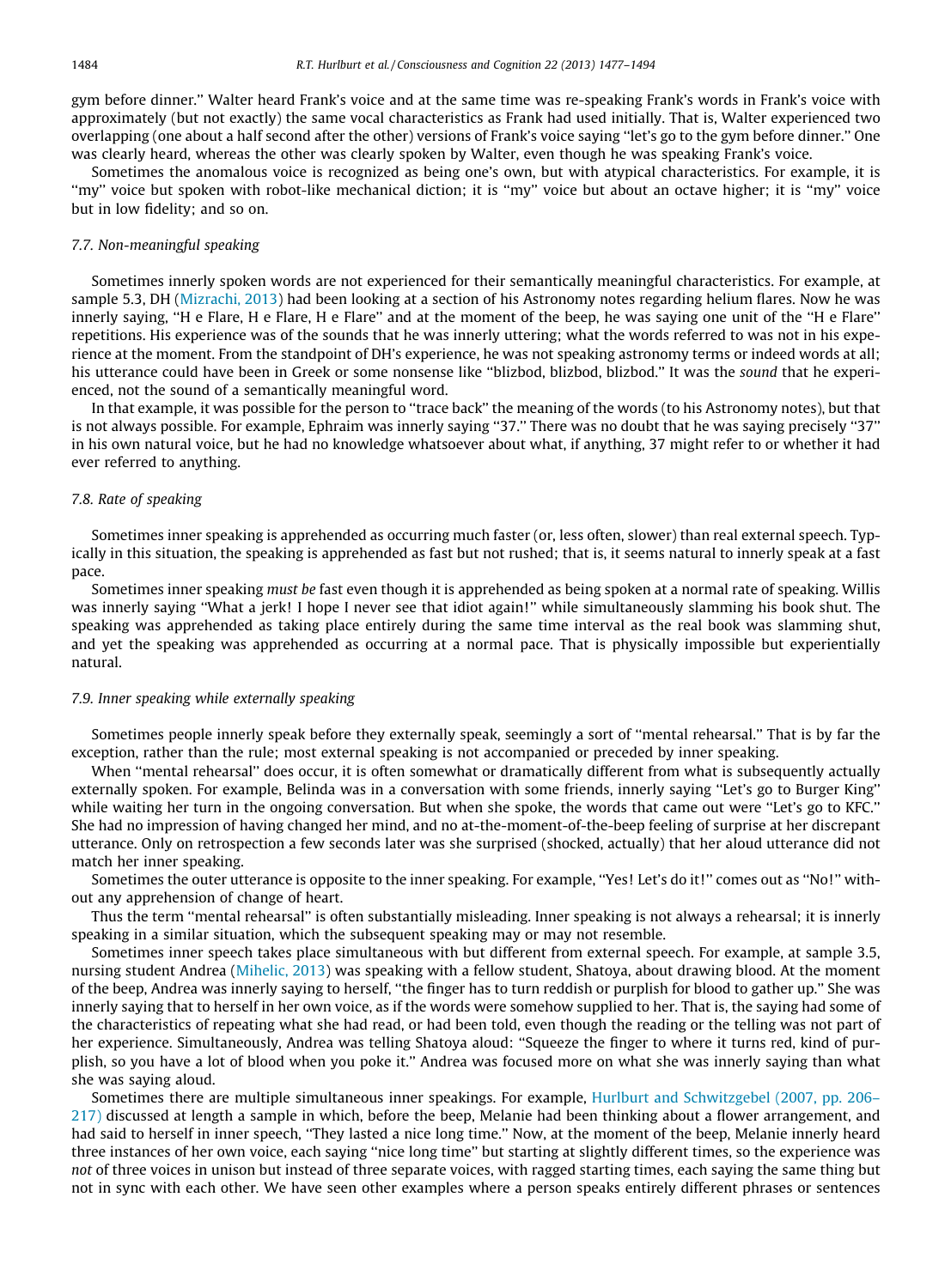simultaneously or overlapping; sometimes the speakings are experienced in different parts of the head, sometimes in different voices or tones of voice, but most often they are simply experienced as simultaneous speakings, all in the person's own voice, all distinct from each other, and woven in and around each other—some starting a slight bit earlier, some a slight bit later.

#### 8. What inner speaking is not

An exploration of any phenomenon must include discussion of what is not that phenomenon. That is especially true with inner speaking because many people (layperson and scientist alike) use the term ''inner speech'' to refer to things that are not speech. As a result, everyday conversation and the professional literature are quite inconsistent about inner speaking.

#### 8.1. Not inner hearing

Commentators about inner speaking frequently imply or explicitly say that inner speaking is a phenomenon of hearing. For example, inner speaking is frequently called "auditory imagery" such as by [Carruthers \(2009, p. 124\)](#page-16-0): "auditory imagery (including sentences rehearsed in 'inner speech').'' DES investigations show that the phenomenon of inner speaking is distinctly different from the phenomenon of inner hearing; to make the distinction clear, we begin be discussing inner hearing in general, and then narrow that to inner hearing of speech.

Inner hearing is the experience of hearing something that does not exist in the external environment. For example, Samantha [\(Jones-Forrester, 2009\)](#page-17-0) at her sample 6.5 was innerly hearing the chorus of Welcome to the Black Parade (by the group My Chemical Romance). She heard the singing and the guitar/drum accompaniment just as if she were hearing an externally played CD. (When a subject reports "just as if," that is a statement about experience, not about facts of the physical universe. In fact, inner hearing may be very different from hearing of an externally played CD; the question is whether it is experienced as being the same as external hearing.)

The previous example was of hearing a voice singing. Inner hearing can also be of a voice speaking. For example, at her sample 4.1, Mickey [\(Mizrachi, 2013\)](#page-17-0) was in bed but not asleep. She had been recalling that Katie, her roommate, had been telling her that Katie's mom gets upset when Katie spends time at her aunt's house because Katie's mom thinks they are starting a new family. During that conversation, Katie had mimicked her mom's saying ''I don't like Vegas!'' Now, at the moment of the beep, Mickey was innerly hearing Katie say, "I don't like Vegas" with the same inflection that Katie had used earlier.

The innerly heard voice speaking can be one's own. For example, at her sample 7.3 Joline ([Kang, 2013](#page-17-0)) was in the bathroom starting to put on eyeliner. At the moment of the beep she was paying careful attention to putting the eyeliner on. While doing so she innerly heard her own voice say, with a ''black-girl-attitude'' inflection, ''You better not poke yourself in the eye.''

It is this last kind of experience (when the voice heard is one's own) that requires the most careful discrimination between inner hearing and inner speaking. The distinction between external hearing and external speaking is, for most people, entirely unambiguous. For example, if you speak into a tape recorder and subsequently play your voice back, there is typically absolutely no question that in the one instance you are speaking whereas in the other you are hearing, even though the voice, the words, and the inflection are the same. In speaking, the words arise from you, are driven by you, emanate from you, proceed away from you; in hearing, the words arise from elsewhere, are outside your control, emanate somewhere else, come toward you. Clearly a clever experimenter might arrange a carefully contrived situation where we might be confused about whether we are speaking or hearing, but that is the exception that proves the rule: in general, in everyday situations, external speaking and hearing are experientially very different.

Most subjects, when aided by an iterative ([Hurlburt, 2009, 2011\)](#page-16-0) procedure that brackets presuppositions [\(Hurlburt,](#page-16-0) [2011; Hurlburt & Heavey, 2006; Hurlburt & Schwitzgebel, 2011b](#page-16-0)) about whether a particular experience is hearing or speaking, come to find that the distinction between inner speaking and inner hearing is approximately as unambiguously clear as that between speaking into a tape recorder and hearing your voice being played back. However, primarily because of common strong presuppositions, it requires skilled interviewing to determine whether a particular experience involves innerly hearing or innerly speaking.

It is our impression inner speaking is substantially more common than inner hearing. However, as we said above, our subjects, while diverse, are not representative.

Sometimes the distinction between spoken and heard is present in the same experience. For example, at his sample 5.3 Benjamin [\(Kang, 2013](#page-17-0)) was eating dinner in a restaurant and had noticed a woman. Now he was having an inner conversation with himself about her; this conversation involved two inner voices; both voices were his and had apparently identical features except that one was experienced as being spoken (being produced by Benjamin) and the other experienced as being heard (Benjamin did not experience the producing the this voice). The innerly speaking voice had asked, ''Why are you bringing this woman to my attention?'' The innerly heard voice had replied, ''She's pretty'' in a matter-of-fact tone. At the moment of the beep Benjamin was innerly speaking the reply, ''Uh huh'' in a that's-bullshit tone of voice.

Despite the phenomenologically unambiguous clarity of the distinction between inner speaking and inner hearing, most subjects at the beginning of DES sampling (on the first sampling day or two) do not make the distinction, referring to both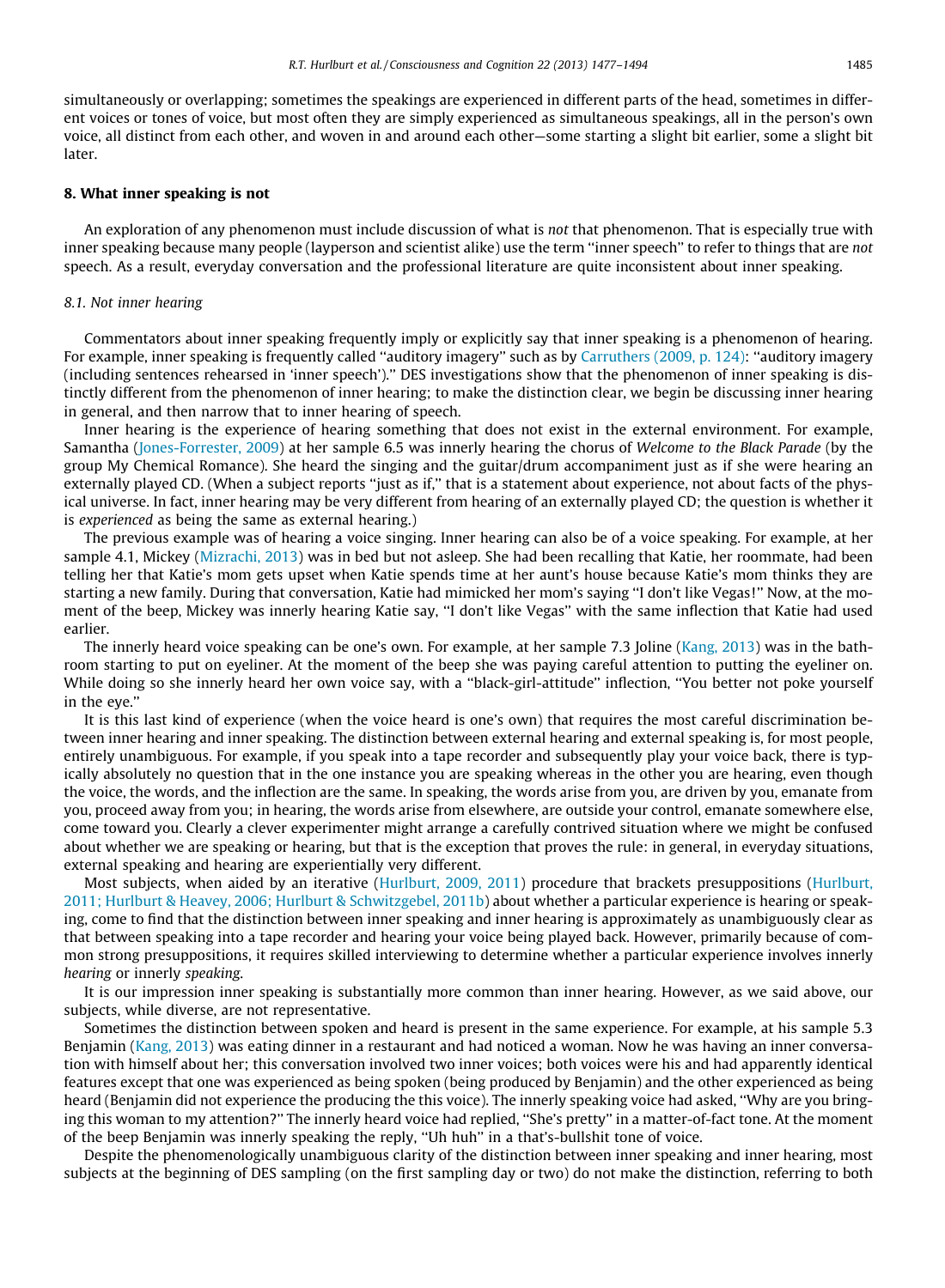inner speaking and inner hearing in the same way (usually as some variant of ''talking to myself''). However, once the distinction is described to them (usually including some variant of the distinction between talking into a tape recorder and playing it back), most subjects find the distinction straightforward.

[In passing, discussed more thoroughly below, we note that if most participants do not initially distinguish between inner speaking and inner hearing, non-iterative procedures such as interview or questionnaires would likely include inner hearing in the category of inner speech, resulting in the over-reporting of inner speech frequency.]

#### 8.2. Not unsymbolized thinking

Unsymbolized thinking ([Hurlburt, 2011; Hurlburt & Akhter, 2008](#page-16-0)) is the experience of an explicit, differentiated thinking that does not include words, images, or any other symbols. For example,

Abigail is wondering whether Julio (her friend who will be giving her a ride that afternoon) will be driving his car or his pickup truck. This wondering is an explicit, unambiguous, ''thoughty'' phenomenon: it is a thought, not a feeling or an intimation; it is about Julio, and not any other person; and it intends the distinction between Julio's car and truck, not his van or motorcycle, and not any other distinction. But there are no words that carry any of these features—no word ''Julio'', no ''car'', no ''truck'', no ''driving.'' Further, there are no images (visual or otherwise) experienced along with this thought—no image of Julio, or of his car, or of his truck. In fact, there are no experienced symbols whatsoever—Abigail simply apprehends herself to be wondering this and can provide no further description of how this wondering takes place. [\(Hurlburt & Akhter, 2008, p. 1364](#page-16-0))

Unsymbolized thinking is a phenomenon—a thought directly, unambiguously present ''in the footlights of consciousness'' as James would say. That is, unsymbolized thinking is not a process ongoing behind the scenes. Thus both unsymbolized thinking and inner speaking are directly apprehended phenomena, often (usually) taking place in the center of experience. But unsymbolized thinking and inner speaking are very different phenomena: inner speaking involves the direct apprehension of words and sentences; unsymbolized thinking has no experienced words or sentences.

Because unsymbolized thinking is very different from inner speaking—one includes words, the other does not—it might seem that merely mentioning the distinction is adequate. However, that is not the case, apparently because many people (perhaps most, including perhaps most consciousness scientists) hold strong presuppositions against the possibility of the existence of unsymbolized thinking. As a result, many instances of unsymbolized thinking are misreported as being instances of inner speaking. That is, we believe that unless people have been trained in an iterative ([Hurlburt, 2009, 2011](#page-16-0)) way, they routinely misapprehend their own unsymbolized thinking and misreport it as being inner speaking, despite the fact that there are no words and no (inner or outer) speaking (this is one of the factors that lead interviews and questionnaires to over-report the frequency of inner speech). Once they become skilled at understanding the distinction between unsymbolized thinking and inner speech (usually the result of iterative training), most subjects find the distinction straightforward and confidently discriminate between unsymbolized thinking and inner speaking.

[Heavey and Hurlburt \(2008\)](#page-16-0) reported that once subjects have learned to apprehend the phenomena of unsymbolized thinking, it occurred in approximately 22% of all samples.

## 8.3. Not sensory awareness

Sensory awareness is the direct focus on some specific sensory aspect of the body or outer or inner environment. For example:

Andrew is dialing his cell phone. At the moment, he is just 'zeroed in' on the shiny blueness of the brushed aluminum phone case. He is not, at that moment, paying attention to the number he is dialing; his experience has momentarily left that task (which continues as if on autopilot) to be absorbed in the shiny blueness. ([Hurlburt, Heavey, & Bensaheb, 2009,](#page-16-0) pp. 231–232)

Sensory awareness by definition involves a direct focus on a sensory aspect. For example, if Andrew had been dialing his phone while paying attention to the number he was dialing, the same brushed aluminum blueness would have been falling on his retina and contributing to the skilled performance of the dialing task, but this perceptual awareness of the phone would not be called sensory awareness by DES.

Sensory awareness thus has little or nothing in common with inner speaking. We mention it because, like unsymbolized thinking, naïve subjects often report themselves to be innerly speaking when their actual experienced phenomenon was of sensory awareness. Thus, had Andrew's shiny blueness occurred on his first sampling day, he likely would have said (incorrectly) that he was ''saying to himself'' the telephone number that he was about to dial. (This is one of the factors that lead interviews and questionnaires to over-report the frequency of inner speech.)

[Heavey and Hurlburt \(2008\)](#page-16-0) reported that once subjects have learned to apprehend the phenomena of sensory awareness, it occurred in approximately 22% of all samples.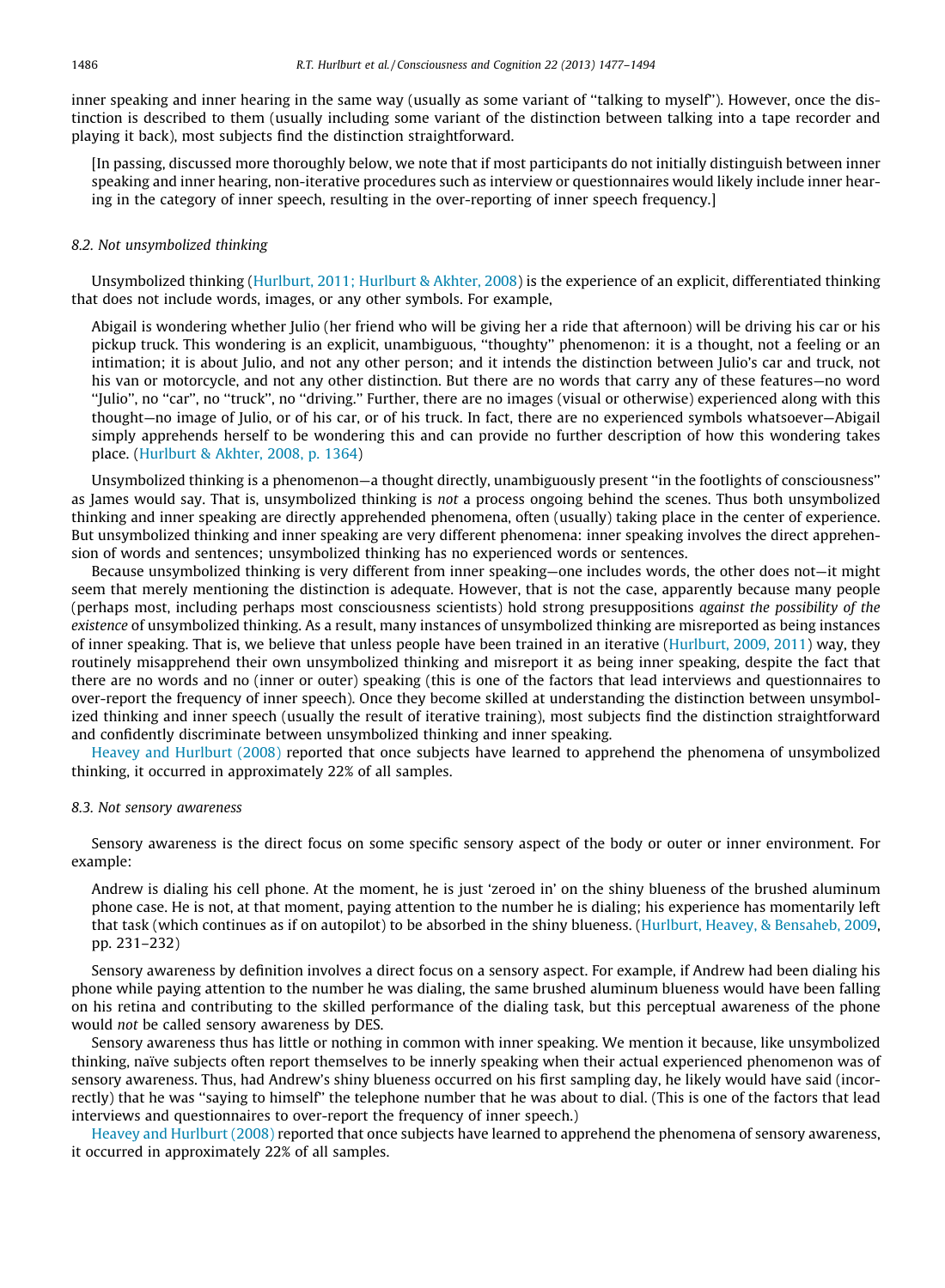# 8.4. Not thinking (when "thinking" is used to denote a cognitive process)

The word ''think'' is used in a variety of ways in psychology and philosophy, including reasoning, problem solving, decision making, beliefs, and opinions. In most of those ways, thinking refers to some sort of ''cognitive'' or ''mental'' process that has no necessary experiential aspect. It is true to say that I think (or "I believe") that that Berlin Wall was built in 1961 regardless of my current experience: if I'm in a basketball arena with the score tied and five seconds left in overtime, and I'm totally preoccupied with the game, the Berlin Wall has no experiential presence whatsoever but I still think it was built in 1961. Thus thinking as that term is frequently used may or may not have an experiential aspect.

Inner speech, by contrast, is a phenomenon, a directly (albeit privately) apprehended experience. Inner speaking must be experienced to exist.

# 9. Discussion

Our description of the phenomenon of inner speaking has been very different from the descriptions given by others. Our discussion will highlight those differences and, more importantly, discuss the ramifications those differences have on the methods of exploring inner experience.

#### 9.1. Frequency

Many commentators hold that inner speech occurs all the time. Here are a few examples: ''Human beings talk to themselves every moment of the waking day'' [\(Baars, 2003, p. 106\)](#page-16-0); ''inner dialog is ...universal and continuous to human beings, and also one of which they are acutely if not infallibly aware'' [\(Archer, 2000, p. 193](#page-16-0)); ''Inner speech is an almost continuous aspect of self-presence'' ([Ihde, 2007, p. 134,](#page-17-0) emphasis in original). Our investigations lead us to conclude that those positions, widely held though they may be, are wrong, not just slightly wrong but dramatically wrong. As discussed above, we have found large individual differences in the frequency of inner speaking, ranging from about zero to close to 100%, with a mean of about 23% of sampled moments ([Heavey & Hurlburt, 2008; Mihelic, 2010\)](#page-16-0). We have routinely sampled with participants who had no moments of inner speaking. We are very confident that inner speaking does not occur all the time.

Some investigators accept estimates of the frequency of inner speech that are much higher than those we have reported. For example, [Martínez-Manrique and Vicente \(2010\)](#page-17-0) sought to explain the discrepancies between the DES results and other reports in the literature:

Heavey and Hurlburt point out that experiences that are different in kind may occur at the same time, e.g. inner speech and images. The possibility that participants may be reporting only the predominant state could partly explain the gross discrepancies with base rates observed in other studies, such as [Klinger and Cox \(1987–88\)](#page-17-0), who report 75% of inner talk. ([Martínez-Manrique & Vicente, 2010, p. 142\)](#page-17-0)

We believe that Martínez-Manrique and Vicente's explanation is not correct; we believe that the gross discrepancies come from the very different methods used by Klinger and Cox and by DES. In particular, we think that Klinger and Cox's method is not adequate to explore phenomena. Klinger and Cox used a pager and instructed subjects to ''give a detailed, accurate report of what has been going through your head, from the most recent thought back to the earliest that you can remember well'' ([Klinger and Cox, 1987](#page-17-0)–88, p. 110). We think that method is problematic for at least four reasons. First, ''from the most recent thought back to the earliest that you can remember well'' does not adequately identify the experiences to be considered. Subjects could easily have no inner speaking ongoing when the beep occurred but be able to remember an instance of inner speaking sometime (perhaps a long time) before the beep. Second, by asking for ''what has been going through your head,'' the instructions discourage reports of feelings, sensory awarenesses, and so on that may have dominated experience at the moment of the beep but ''don't count'' according to these instructions. Third, as we have seen above, unsymbolized thinking, sensory awareness, and inner hearing are often incorrectly reported by naïve subjects to be instances of inner speaking. All Klinger and Cox's subjects were naïve on this view: unsymbolized thinking [\(Hurlburt &](#page-16-0) [Akhter, 2008](#page-16-0)) and sensory awareness [\(Hurlburt et al., 2009](#page-16-0)) require several days of iterative training before they can be apprehended reliably. Unsymbolized thinking and sensory awareness each occur in about 25% of samples [\(Heavey &](#page-16-0) [Hurlburt, 2008](#page-16-0)); their mislabeling as inner speech would substantially inflate the frequency of reported inner speech. Fourth, Klinger and Cox made no adequate attempt to help their subjects bracket presuppositions. As a result, their questionnaire responses may reflect as much (or more) their presuppositions as their actual experiences. For all these reason, we believe that the Klinger and Cox percentages are far too high.

#### 9.2. Phenomena

[Vygotsky \(1934/1986\)](#page-17-0) is the source or inspiration of much modern study of inner speaking. However, we think many of his observations of the phenomena of inner speaking are not correct. For example, he defined "predication" as "an altogether specific form of abbreviation, namely: omitting the subject of a sentence and all words connected with it, while preserving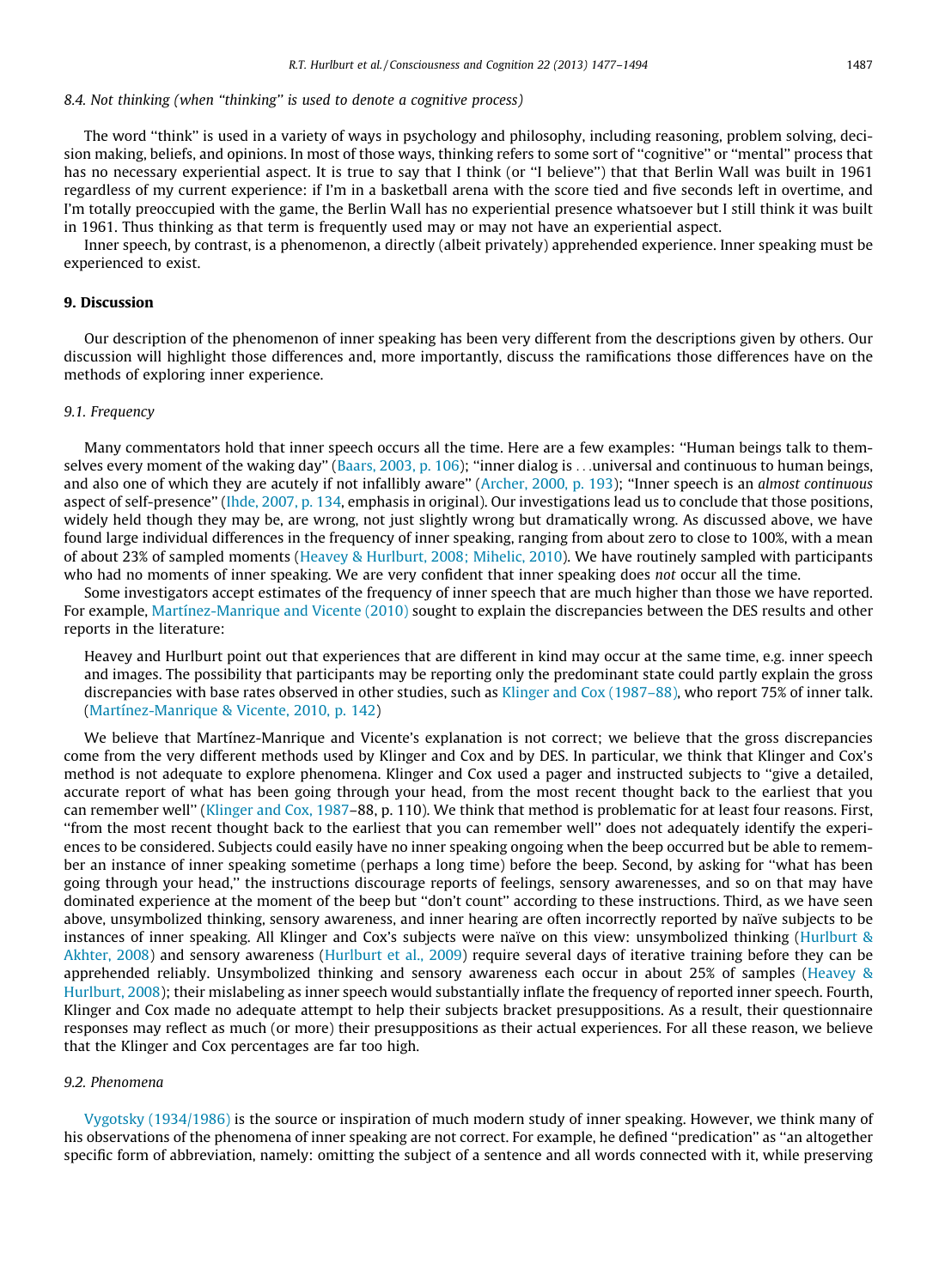the predicate'' ([Vygotsky, 1934/1986, p. 236\)](#page-17-0). Predication is a central tenet of Vygotsky's understanding of inner speech, which holds that predication in inner speech is ubiquitous:

Predication is the natural form of inner speech; psychologically, it consists of predicates only. It is as much a law of inner speech to omit subjects as it is a law of written speech to contain both subjects and predicates. [\(Vygotsky, 1934/1986,](#page-17-0) [p. 243\)](#page-17-0)

Our investigations show that predication occasionally occurs in inner speaking, but it has by no means the ubiquity that Vygotsky claimed in that passage. Furthermore, the condensation that does occurs in inner speaking, as DES discovers it (which is relatively uncommonly, as we have seen), just as frequently (or more frequently) innerly speaks the subject and leaves the predicate unspoken but understood. For example, Angela innerly says ''Thai food!'' stating the subject but leaving the predicate (that she is happy to find such a restaurant in her neighborhood) unstated. Vygotsky recognized that condensations other than predication do occur, so he would not have been surprised by our ''Thai food!'' example. Our point is that condensation, especially predication, is relatively uncommon, rather than ubiquitous, in inner speaking as we have found it.

Another central aspect of Vygotsky's theorizing is that inner speech is developmentally the internalization of external dialogs between children and their parents or other caregivers. McCarthy-Jones and Fernyhough, modern investigators in the Vygotskian tradition, state a strong form of this view:

If the Vygotskian view is correct, internal dialogs should feature different voices in interaction. ...This view of the development of verbal thinking entails that our inner speech will be shot through with other voices. [\(McCarthy-Jones &](#page-17-0) [Fernyhough, 2011, p. 1587](#page-17-0))

Our DES investigations suggest that it is rare that inner speaking occurs in the voice of another. We have seen, over the course of 30 years of investigations, only a handful of such instances. Inner dialogs do occur occasionally, but it is much more typical either that the person will innerly speak in her own voice both parts of the dialog, or will innerly hear (not speak) either the entire dialog including her own voice (as in ''replaying'' a conversation that had taken place earlier), or will innerly speak one's own voice and innerly hear the response (as in Benjamin's ''she's pretty'' example above). Thus DES results agree with [Fernyhough \(2004\),](#page-16-0) who noted that inner speech can be dialogical without involving more than one voice.

Inner speaking is sometimes claimed to be a concomitant or precursor of external speech. For example:

When I am speaking to an other, my thinking in inner speech may be racing, running ahead of my verbal speech such that I always seem to have far more in mind than I am able to voice in such occasions, and this is in part due to the relative speed of inner speech. ([Ihde, 2007, p. 141\)](#page-17-0).

That does not comport with our DES observations of inner or outer speaking. Most frequently (but by no means always), someone engaged in external speaking has no other experience: they are speaking, they understand themselves to be speaking, the apprehend themselves to be the creator or the driver of that speaking (although that is almost never an explicit experience), but beyond that most subjects have nothing else to report. It is as if the speaking ''uses up'' the entire capacity for inner experience.

However, there are exceptions to this. A person may have a clear inner seeing simultaneous with an external speaking. A person may have a clear inner speaking simultaneous to the external speaking, and this inner speaking may by understood to be a ''running ahead'' as Ihde describes, but it may be different from or even unrelated to the external speaking, such as in the example of Andrea presented earlier.

Commentators (for example [Martínez-Manrique & Vicente, 2010\)](#page-17-0) frequently refer to the existence of a ''language processor'' that is on some occasions enlisted to create external speaking but on other occasions enlisted to create inner speaking. That is hard to square with the simultaneous disparate inner and external speakings described above, and hard to square with DES observations of simultaneous but disparate inner speech. For example, Melanie's multiple inner speaking of ''nice long time'' [\(Hurlburt & Schwitzgebel, 2007\)](#page-17-0) discussed above would be hard or impossible to do with a single language processor.

Commentators such as [Ihde \(2007\)](#page-17-0) suggest that the inner speaking phenomenon is ''hard to grasp directly,'' is at ''the fringe," is "elusive," is in the "background" ([Ihde, 2007, p. 139\)](#page-17-0). We believe that that view is a byproduct of Ihde's method (a descendant of Husserl's free imaginative variation), which tries to create the experience it then examines. DES, which explores inner experience as it finds it in pristine experience, discovers that inner speaking, when it occurs, is usually clear, focused, central, and easy to grasp.

It is often claimed (e.g., [Martínez-Manrique & Vicente, 2010](#page-17-0)) that inner speech focuses thinking. Our DES investigations suggest that that might be true on some occasions (as when you innerly speak repeatedly a telephone number that you wish to dial when you locate your phone). But this kind of focusing is by no means an essential feature of inner speaking. For example, Angela's ''Thai food!'', Daphne's ''That is so awesome!'' and Ellen's ''Turn those sirens OFF!!'' seem more parallel accompaniments of thinking that is already focused rather than a specific contributor to that focus.

Inner speaking is often held to be either identical to or a window into thinking. For example, [Byrne \(2011, p. 117\)](#page-16-0) wrote, ''If the inner voice speaks about x, believe that you are thinking about x.'' As far as we can tell, it is not possible to have independent access to the thinking process, but that said, Byrne's stance seems to us unlikely. Byrne seems to imply that there is one thinking process ongoing at any time, whereas we have seen (a) examples of multiple disparate simultaneous inner speakings; and (b) we have seen many examples of thinking that do not involve experienced words.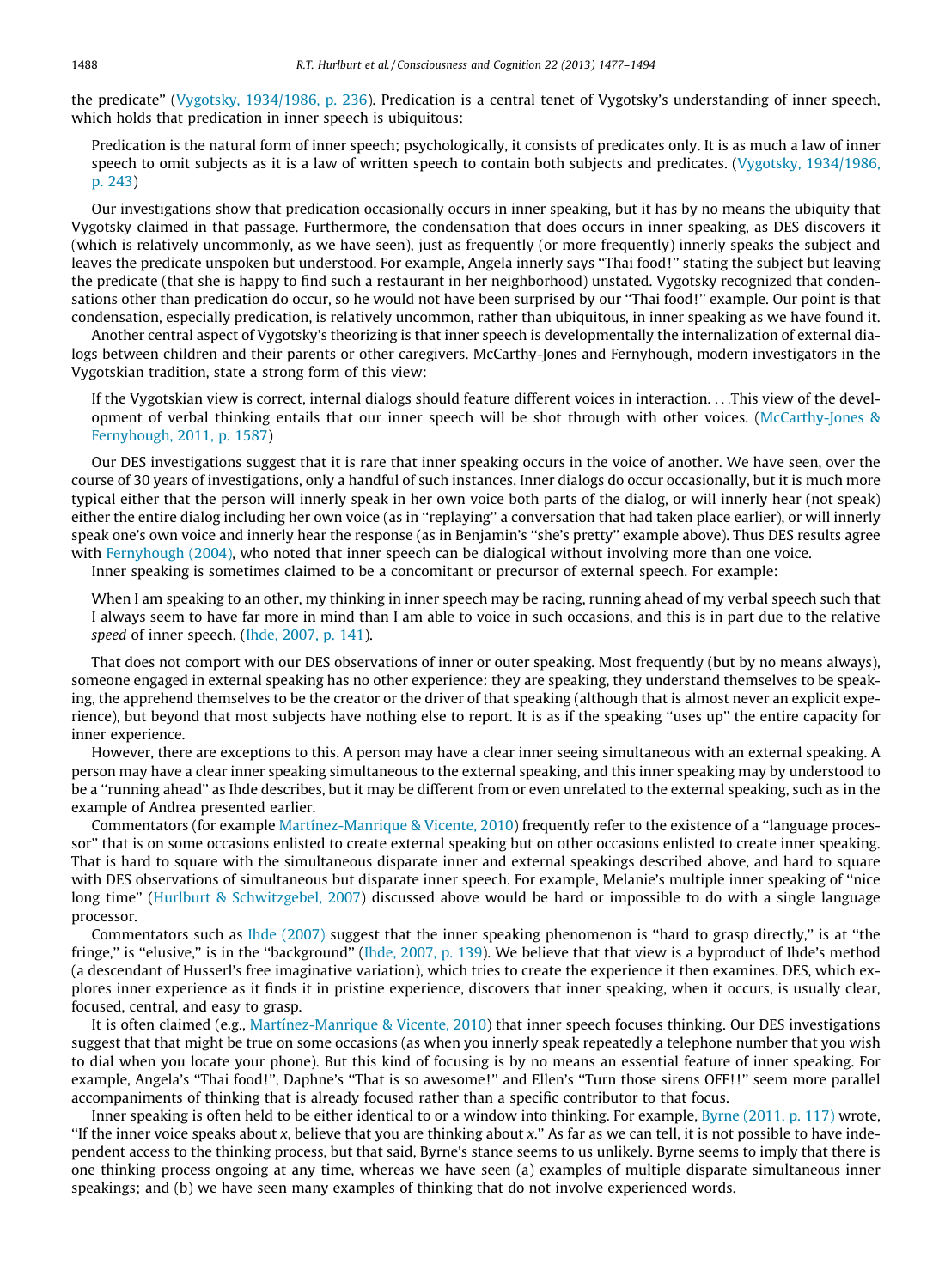Many people refer to the'' inner voice,'' but we take most of those referents to be conceptual rather than phenomenal. For example, Mahatma Gandhi is understood to have said ''Everyone who wills can hear the inner voice. It is within everyone.'' However, it is not clear whether that use of ''inner voice'' to refer to a sense of direction/purpose or to inner speaking (or hearing).

# 10. Methodological ramifications

We have seen that there are immense differences in descriptions of the phenomena of inner speaking, for example, claiming that inner speech is always present [\(Baars, 2003\)](#page-16-0) to claiming that in many people inner speech is never present (DES). We must consider the methods that lead to such extraordinarily different claims.

#### 10.1. Armchair introspection

How, then, do commentators come to such conclusions as that inner speech happens all the time, when DES suggests that that is far off the mark? We speculate that one culprit is armchair introspection. Hurlburt has been consistently critical of armchair introspection ([Hurlburt, 2011; Hurlburt & Heavey, 2004; Hurlburt & Schwitzgebel, 2007, 2011a\)](#page-16-0). When a consciousness scientist seeks to explore experience by asking himself something like I wonder what is in my experience right now? it is possible (or likely) that because the question itself is fundamentally verbal, the questioning procedure itself suggests that the answer will be of verbal content. For that reason, [Hurlburt \(2011; Hurlburt & Schwitzgebel, 2011a\)](#page-16-0) holds that introspection that is self-cued is likely to produce a view of pristine experience that is biased, probably heavily biased toward verbal experience.

Furthermore, many commentators who employ armchair introspection generalize from their own experience, apparently on the view that inner experience is universally uniform (''everyone is just like me''). It is possible that the pristine inner experience of Baars, or of Archer, or of Ihde is continuously populated by inner speaking, but that in itself does not imply that inner speaking is a universally ubiquitous characteristic. DES shows consistently that there are large individual differences in inner experience: some people experience inner speaking nearly constantly, some never; some experience the seeing of visual imagery nearly constantly, some never; some experience sensory awareness nearly constantly, some never; and so on ([Heavey & Hurlburt, 2008; Hurlburt, 2011](#page-16-0)).

We are of course not in a position to know the extent to which Baars, Archer, Ihde, and so on as individuals relied on armchair introspection, so we are not specifically critical of their individual methods. However, in our view, the drastic discrepancies between our DES results and those of others demonstrates that armchair introspection is not a reliable way to explore the pristine phenomena of inner experience (including inner speaking). For example, as we saw above, Ihde believes that inner speaking is fringy, elusive, in the background. We speculate that that is an artifact of his method. For example, if his own pristine experience was actually of unsymbolized thinking, but his presuppositional stance (as is frequent) is that unsymbolized thinking is not possible, then it is possible that he would (incorrectly) label his experience inner speech and find it difficult to identify the precise words (because they don't exist). If Ihde believes that the words must exist in thinking (as many consciousness scientists do), then he might mistake the non-existence of inner speaking for its fringiness. We emphasize that we make such a speculation not because we think it necessarily applies to Ihde (about that we don't know). Ihde refers to his method as ''experimental phenomenology,'' but we think that his method does not overcome the risks of a method where the same person defines the target, the occasion, the duration, and the interpretation of the introspections (Hurlburt, in [Hurlburt & Schwitzgebel, 2011a,](#page-17-0) p. 259).

#### 10.2. Questionnaires

There are five questionnaires that seek to measure self-talk. The Scale for Inner Speech [\(Siegrist, 1995](#page-17-0)) uses this introduction: ''Inner speech and self-talk are conversations or monologues which we do not engage in with another person but rather have with our own selves. Inner conversations and self-talk can either be spoken out loud or be only formulated in our thoughts'' [\(Siegrist, 1995, p. 261](#page-17-0)). There are 18 items, including ''When I think about myself and my characteristics, I talk to myself about them in my thoughts'' and ''If I am not feeling well, I often talk to myself about my state'' ([Siegrist, 1995,](#page-17-0) [p. 262](#page-17-0)). Respondents use six-point Likert scales ''for frequency of the behavior in question'' [\(Siegrist, 1995, p. 261](#page-17-0)), but Siegrist does not specify the points on the scale.

The Self-Talk Inventory (STI, [Burnett, 1996\)](#page-16-0) is a 60-item questionnaire that asks about the content of self-talk. Designed primarily for children, the STI presents ten scenarios, each with three positive statements (such as ''Just stay calm'' and ''Everything will be OK'') and three negative statements (such as ''Everyone will think I'm hopeless'' and ''This is going to be awful'') ([Burnett, 1996, p. 62](#page-16-0)). For each scenario, respondents are to select Yes, Sometimes, or No for each statement. The STI does not discriminate between aloud self talk and inner self talk.

The Self-Verbalization Questionnaire (SVQ; [Duncan & Cheyne, 1999](#page-16-0)) is a 27-item questionnaire that asks about private speech with questions such as: ''I sometimes verbalize my thoughts when I'm working on a difficult problem'' and ''I sometimes verbalize my thoughts when I'm memorizing something for an exam'' ([Duncan & Cheyne, 1999, p. 135\)](#page-16-0). Respondents use 7-point Likert scales, but [Duncan and Cheyne \(1999\)](#page-16-0) do not specify the labels on the scales. Some of the items are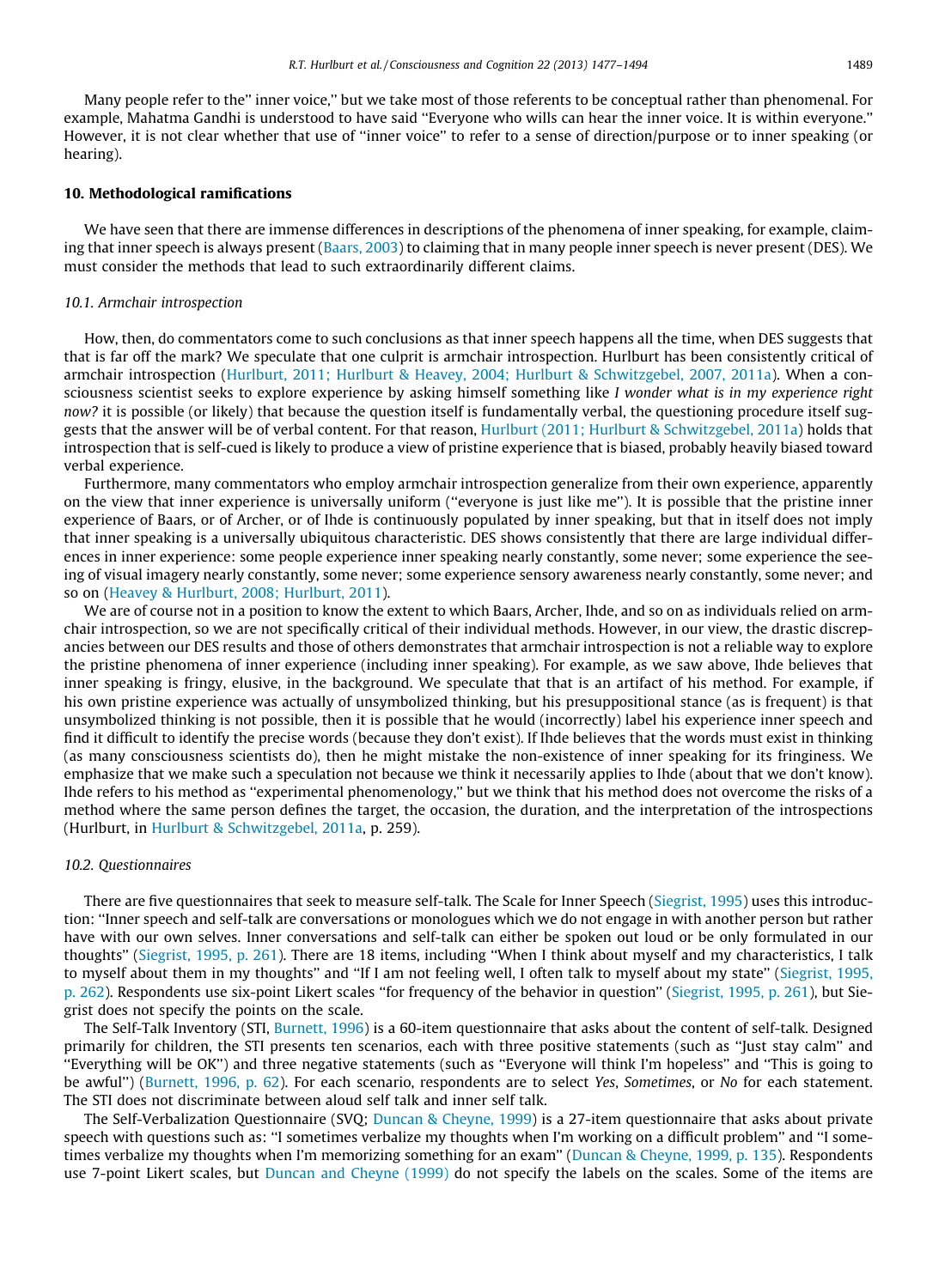expressly about external private speech (e.g., "I sometimes think out loud to myself when I'm trying to write with a lot of distraction''; [Duncan & Cheyne, 1999, p. 135](#page-16-0)). The SVQ is based on Vygotsky's model, and it does not adequately discriminate between private (aloud) speech and inner speech.

The Self-Talk Use Questionnaire (STUQ; [Hardy, Hall, & Hardy, 2005\)](#page-16-0) is a 59-item questionnaire that inquires about inner and outer self-talk; here is the beginning of the instructions: ''Self-talk, as the name suggests, is best thought of as what you say to yourself. You may talk to yourself out loud or you may talk to yourself in your mind, so that only you can hear what you are saying'' ([Hardy et al., 2005, p. 916\)](#page-16-0). The first 50 STUQ items are about the Where, Why, and When of self-talk, answered with 9-point Likert scales (1 = never, 9 = all the time). Here's an example of a Why question: "In practice, how often do you say things to yourself... to refine a strategy/plays/plan/routine?'' [\(Hardy et al., 2005, p. 917\)](#page-16-0). At the end of the scale are nine ''what questions'' that ask the respondent to assign percentages to items such as ''In your opinion,.. .what percentage of what you say to yourself is said as single words? \_\_\_\_\_\_\_\_%'' [\(Hardy et al., 2005, p. 917](#page-16-0)). One of these, the last question on the test, asks about inner speaking: "In your opinion,.. .in general, what percentage of your self-talk is said in your head so that only you can hear what you are saying to yourself? \_\_\_\_\_\_\_\_%'' [\(Hardy et al., 2005, p. 917](#page-16-0)).

The Self-Talk Scale (STS; [Brinthaupt, Hein, & Kramer, 2009](#page-16-0)) is a 16-item questionnaire with items such as ''I talk to myself when...I want to reinforce myself for doing well" and "I talk to myself when...I feel ashamed of something I've done" [\(Brinthaupt et al., 2009, p. 92](#page-16-0)). The instructions are:

Researchers have determined that all people talk to themselves, at least in some situations or under certain circumstances. Each of the following items concerns those times when you might ''talk to yourself'' or carry on an internal conversation with yourself (either silently or out loud). [\(Brinthaupt et al., 2009, p. 92](#page-16-0))

Respondents use a 5-point scale labeled Never, Seldom, Sometimes, Often, and Very Often.

As we have seen, none of those questionnaires discriminate adequately between self-talk (aloud) and inner speech (silent). The STUQ, as we have seen, has one item that refers directly to inner speech ("In your opinion,.. .in general, what percentage of your self-talk is said in your head...''). The Scale for Inner Speech [\(Siegrist, 1995](#page-17-0)) mixes together items about inner speech (e.g., ''Thing I am not sure about myself I make conscious by talking to myself about them in my thoughts''), with items that are ambiguous as to whether talk is silent or aloud (e.g., ''If I am not feeling well, I often talk to myself about my state''; [Siegrist, 1995, p. 262](#page-17-0)). From a Vygotskian perspective, the failure to distinguish between aloud self-talk and inner speech makes perfect sense—Vygotsky held that the inner speech origin was aloud self-talk. [Duncan and Cheyne \(1999\),](#page-16-0) [Hardy et al. \(2005\), Brinthaupt et al. \(2009\), Siegrist \(1995\),](#page-16-0) and others apparently believe that considerable amounts of aloud self talk continue into adulthood, but we think those reports are substantially inflated because their method are retrospective and do not adequately discriminate between inner and aloud self talk. DES shows that self-talk (aloud) is very rare whereas inner speaking is very common, so there is reason to suspect that the phenomena may be different.

There is one questionnaire that does aim directly at inner speaking, the Varieties of Inner Speech Questionnaire (VISQ; [McCarthy-Jones & Fernyhough, 2011\)](#page-17-0). The VISQ is an 18-item questionnaire with items such as ''I think to myself in words using brief phrases and single words rather than full sentences''; ''I hear the voice of another person in my head. For example, when I have done something foolish I hear my mother's voice criticising me in my mind''; ''My thinking in words is more like a dialog with myself, rather than my own thoughts in a monolog''; and ''I experience the voices of other people asking me questions in my head'' [\(McCarthy-Jones & Fernyhough, 2011, p. 1589\)](#page-17-0). Respondents use 6-point Likert scales with labels 1 = Certainly does not apply to me, 2 = Possibly does not apply to me, 3 = If anything, slightly does not apply to me, 4 = If anything, applies to me slightly,  $5 =$  Possibly applies to me, and  $6 =$  Certainly applies to me.

McCarthy-Jones and Fernyhough state that the VISQ is ''designed to assess the phenomenological properties of inner speech'' ([McCarthy-Jones & Fernyhough, 2011, p. 1586\)](#page-17-0), but we think that there are five reasons that the VISQ may not reveal phenomenological properties with fidelity:

- (1) The scale anchors are phenomenologically ambiguous. Different respondents may have disparate legitimate interpretations of Certainly applies to me. For example, one respondent may legitimately check Certainly applies to me for the item ''I think in inner speech about what I have done'' if she believes herself to engage in inner speech nearly all the time, occasionally speaking about what she has done. Another respondent may check the Certainly applies to me if she engages in inner speech only rarely but is confident that when she does so, she thinks about what she has done.
- (2) The VISQ does not distinguish between inner speech and inner hearing. ''I think in inner speech about what I have done'' is explicitly a query about inner speech, as are six additional VISQ items. ''I hear the voice of another person in my head'' is explicitly a query about inner hearing, as are four additional VISQ items. The remaining six items, such as ''I think to myself in words using brief phrases,'' do not explicitly differentiate between speaking or hearing. We believe inner speaking and inner hearing are phenomenologically distinct, but VISQ scoring does not discriminate between these phenomena.
- (3) Even if the VISQ did provide unambiguous scale anchors and did clearly differentiate between inner speech and inner hearing, there is reason to be skeptical that respondents would be consistent in their understandings and usages of the other terms in the questionnaire. Lack of consistent usages across respondents is somewhat problematic for all questionnaires, but it is especially problematic for questionnaires that seek to investigate the phenomenology of inner experience. [Hurlburt and Heavey \(2001\)](#page-16-0) recounted [Skinner's \(1953\)](#page-17-0) argument that it is very difficult if not impossible for the verbal community to shape discriminations about inner experience. By contrast, the verbal community finds it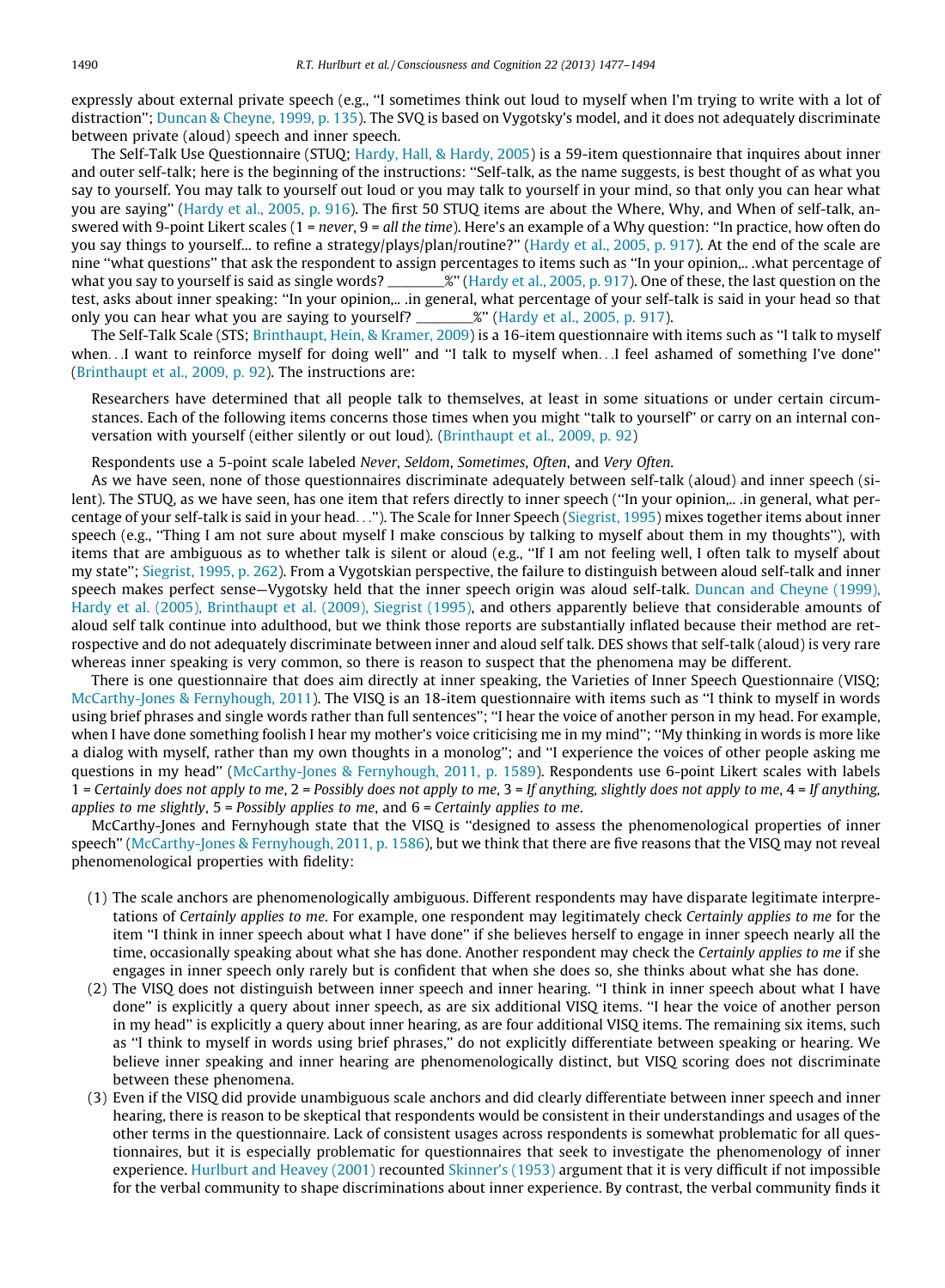easy to shape the discrimination of external phenomena. For example, external observers can effectively shape discriminations about the external-referent term ''blue'' by presenting a series of stimuli and relatively unambiguous instructions such as: now you see robin's egg blue, now you see royal blue, now turquoise blue, and so on. By contrast, external observers cannot effectively shape discriminations about the internal-referent term ''blue''; external observers cannot present emotional stimuli and unambiguous instructions such as: now you feel blue, now you feel sad, and so on. Therefore, we hold with Skinner (a) that the verbal community has no reason to be confident that inner-referent terms are used in the same way from one person to the next; and (b) that the verbal community often overlooks this fact, unwarrantedly assuming that my use of inner experiential terms such as ''sad'' have the same experiential referents as do yours. In particular, the verbal community typically presumes without warrant that terms such as ''inner speech'' and other VISQ locutions such as ''brief phrases,'' ''asking me questions in my head,'' and ''conversation with myself'' are used in largely the same way across people. These are not minor, at-the-margin differences. The DES iterative procedure often discovers that subjects' first-sampling-day use of ''talking to myself'' refers to a wide range of phenomena including speaking, hearing, unsymbolized thinking, sensory awareness, visual imagery, and feeling. The iterative nature of DES can help subjects discriminate their meanings, but there is no such opportunity in typical questionnaire usage.

(4) Equally importantly (and relatedly), [Hurlburt \(2011](#page-16-0); see also [Hurlburt & Heavey, 2004, 2006\)](#page-16-0) has observed that many, perhaps most, people do not know some important features (perhaps the most important features) of their own inner experience, despite the fact that they are immersed in their own experience constantly while awake. [Hurlburt \(2011\)](#page-16-0) discussed many reasons for this: people typically attend to what they are interested in, not to the manner in which they are attending (that is, people systematically turn away from the features of their own experience); children are often given confusing messages about their experience (''You are not mad at your sister''; ''Tell Grandma how happy you are to see her"); people are systematically punished for talking plainly about their experience (imagine, for one example, what would happen if you articulated aloud every sexually tinged experience—attraction, tickle, moistness, etc.—immediately as it happened, without regard for situation or person). As a result, people in general are far more skilled in hiding their experience than in speaking straightforwardly about it. Furthermore, as a general rule, introspectively catching aspects of awareness that may be fleeting and of brief duration is difficult.

We have seen several examples of this ignorance above: people who have frequent unsymbolized thinking experiences don't know that they do so, and in fact they often believe that such experience is impossible ([Hurlburt & Akhter, 2008](#page-16-0)); people who have frequent sensory awareness experiences don't know that they do so ([Hurlburt et al., 2009\)](#page-16-0). [Hurlburt \(2011\)](#page-16-0) gives other examples (including consciousness scientists) who are similarly ignorant of the features of their own experience. As a result, even if we could clarify what the VISQ label applies to me means, there is no reason to believe that, without some sort of iterative training, people know the extent to which aspects of experience are characteristic of them. A similar observation was made by McCarthy-Jones and Fernyhough themselves, who acknowledged that more ecologically valid techniques such as the Experience Sampling Method ([Csikszentmihalyi & Larson, 1987\)](#page-16-0) and DES might be valuable in the exploration of inner speech ([McCarthy-Jones & Fernyhough, 2011](#page-17-0), p, 1592).

(5) The VISQ is limited in the phenomena it can measure. The investigators created questions that sought to explore three of the views of Vygotsky (that inner speech is inherently a dialog, that it is condensed, that it involves other people) and one additional view from [Hardy et al. \(2005\)](#page-16-0) (that inner speech is evaluative/motivational). As we have seen, we are skeptical about the aptness of those views, but even if they are correct, the VISQ cannot discover any other characteristics of the phenomena of inner speaking.

These five reasons suggest that the VISQ (like all other questionnaires aimed at inner experience), may not reveal in high fidelity phenomenological properties of experience such as inner speaking. Our experience with DES investigations suggests that no questionnaire that seeks to explore phenomena can overcome criticisms 3 and 4: if people don't know important aspects of their inner experience, no level of sophistication of questionnaire construction can compensate. Our DES investigations suggest that a truly iterative procedure is necessary for the high fidelity investigation of experience [\(Hurlburt, 2009,](#page-16-0) [2011\)](#page-16-0), a procedure not usually considered by questionnaire users.

We think it possible that questionnaires might be developed that would be effective in the investigation of phenomena if they can overcome the five difficulties just described. For example, we think it possible that a hybrid use of questionnaires, where participants undergo some number of days of DES-like iterative training (or some other legitimately effective way of phenomenological training that effectively clarifies the nature of the participant's own idiosyncratic experience and also clarifies the meaning of the items on the questionnaire), and thereafter respond to questionnaire items, such responses might have high fidelity. However, such hybrid use of questionnaires has not been performed; currently such an attempt would be held to violate the assumptions that underlie the validity of typical questionnaires.

We note that the above discussion does not speak to the validational utility of questionnaires: the VISQ and other questionnaires may well have utility that stems from their validity, if not from their phenomenological fidelity. For example, the VISQ does correlate positively with measures of anxiety, even when level of depression is controlled [\(McCarthy-Jones &](#page-17-0) [Fernyhough, 2011](#page-17-0)). However, [Uttl, Morin, and Hamper \(2011\)](#page-17-0) examined five self-report questionnaire measures related to inner speech, including the SVQ, STS, and STI but not including the VISQ, and showed that whereas all are highly reliable,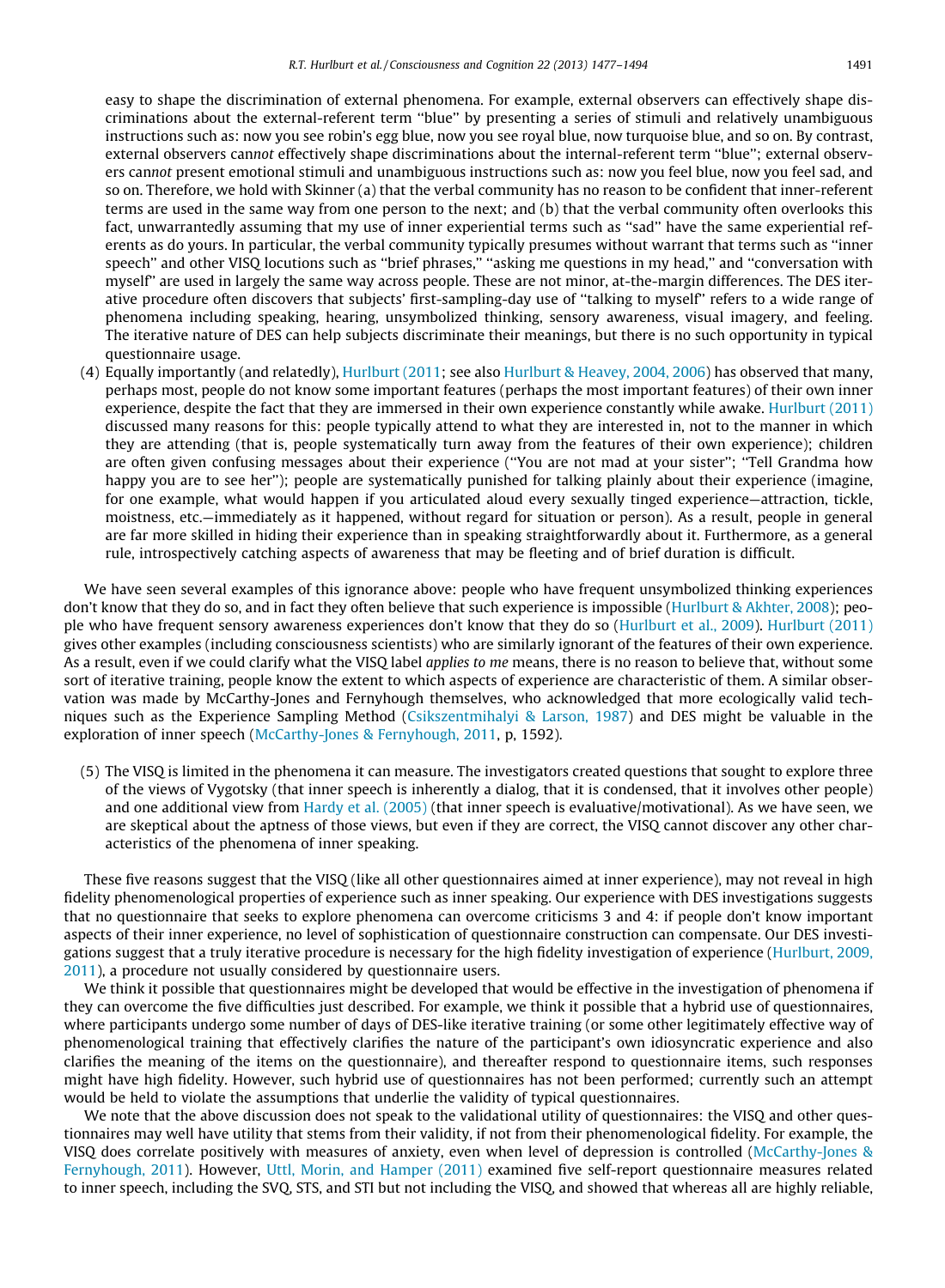they are all of limited validity. They interpreted the low validity as being the result of the non-comprehensive nature of the scales they investigated. The present paper aims at phenomenological fidelity, a concept much different from validity. Phenomenological fidelity is fundamentally idiographic: its question is whether a particular individual (say Angela) was experiencing a particular phenomenon (enthusiastically innerly saying ''Thai food!'') at a particular moment. Phenomenological fidelity has no concern whatsoever whether Angela's inner speaking is frequent for Angela or for anyone else, has no concern whatsoever whether inner speaking is correlated with anxiety, depression, or anything else. Validity, by diametric contrast, is fundamentally comparative rather than idiographic. Validity has no particular interest in Angela's (or anyone else's) phenomenon at any particular time; validity asks only whether, on average, a group of persons who score high on measure X by comparison to the other members of the group also score high on measure Y.

#### 11. Exploring inner experience

We have criticized the ambiguity in the responses to inner experience interviews and questionnaires. Some might respond by saying that there is ambiguity in all communication about experience, including in DES expositional interviews, and we wholeheartedly agree. However, we think the degree of ambiguity is importantly different between DES reports about experience and other methods [\(Hurlburt, 2009, 2011; Hurlburt & Schwitzgebel, 2007, 2011a\)](#page-16-0). The DES method explicitly helps the investigator and subject clarify the intention of every communication: it discusses specific, brief moments (to minimize the ambiguity about what is being discussed); it randomly selects moments to examine (to avoid the selection of ''favorite'' moments that might unfairly suggest one understanding over another); it asks open-beginninged questions (to encourage the joint construction/invention of terminology); it uses an iterative method (to encourage the repeated joint examination of the concrete contexts of the communication); it uses co-interviewers of different persuasions (to increase the probability that idiosyncratic definitions, emphases, and meanings will be exposed and balanced); and so on (most of the 100 ''constraints'' discussed in [Hurlburt, 2011](#page-16-0), are aimed at disambiguating communication). In short, DES is designed to overcome the difficulties in discrimination that Skinner has discussed. The extent to which it is successful remains to be determined.

We think the current re-energizing of interest in inner speech (and other forms of experience) is desirable, but we have tried to show that there are indeed constraints on the exploration of inner speech that science should take seriously [\(Hurlburt, 2011](#page-16-0)). For example, we think it desirable for science to study the neural correlates of inner speech, as has [Simons](#page-17-0) [et al. \(2010\)](#page-17-0). However, science should recognize the potential limitations of studying the correlates of a phenomenon (as, for example, inner speech) without attending carefully to the phenomenon itself. For example, [Simons et al. \(2010\)](#page-17-0) placed subjects in an fMRI magnet and then presented sentences spoken by an adult female native English speaker. In the ''listening'' trials, those sentences were followed by a repetition of the same sentences. In the ''inner speech'' trials, subjects were required to ''covertly imagine repeating the sentence to themselves in their own voice and press a button with their right index finger once this was completed'' ([Simons et al., 2010, p. 233\)](#page-17-0). We think (cf. [Jones & Fernyhough, 2007](#page-17-0)) that there is reason to be skeptical about whether the subjects in the ''inner speech'' trials were actually engaging in inner speaking; and if they were, there is reason to be skeptical about whether this on-demand-rote-repetition has the same characteristics as pristine created-at-the-moment-to-match-your-personal-interest inner speaking. Furthermore, as we have seen, there are large individual differences in the frequency with which individuals pristinely engage in inner speaking. It seems reasonable to suppose that the neural correlates of inner speaking in those who engage in inner speaking nearly all their waking moments are substantially different from the correlates of inner speaking in those who never (or only rarely) naturally engage in inner speaking. As far as we know, there are no correlative studies that take any of those issues into account. Science currently has no data about whether or to what extent those are important issues; it seems to us that DES or something like it is necessary to attack those issues.

We think there are many important puzzles to be solved in the science of inner speaking: Are there neurological/psychological/personality differences between subjects who in their everyday lives innerly speak nearly 100% of the time and those who never or rarely do so? Do those who stutter also stutter in their pristine inner experience (or perhaps do they never engage in pristine inner speaking at all)? Our DES investigations reveal that when reading, some people do not experience words at all (they may be entirely wrapped up in visual imagery of their own creation). How did they acquire the skill of seeing and understanding words but not experiencing them? Presumably as children learning to read, they pronounced the words outerly. Did they then pronounce word innerly and then dispense with words altogether? What is the developmental course of inner speaking itself? Why is it that some people innerly speak frequently but others do not? Are there cross-cultural differences in inner speaking—cultures where no one innerly speaks, for example (or where everyone innerly speaks)? We think those, and thousands of others, are important questions that have no current answers; they can be addressed only by high fidelity investigations of inner experience.

The phenomenological investigations that we think are important are substantially different from those made by orthodox psychological science. For example, orthodox science holds that it is desirable, perhaps necessary, to require all participants in an experiment to undergo as close to identical procedures as possible. By contrast, we think that is phenomenologically impossible; and if it is possible, it is not necessarily desirable. For example, the [Simons et al. \(2010\)](#page-17-0) study had participants repeat innerly sentences that they heard. That was externally an identical procedure, but may be a psychologically very different procedure for those who innerly speak nearly always as for those who innerly speak nearly never.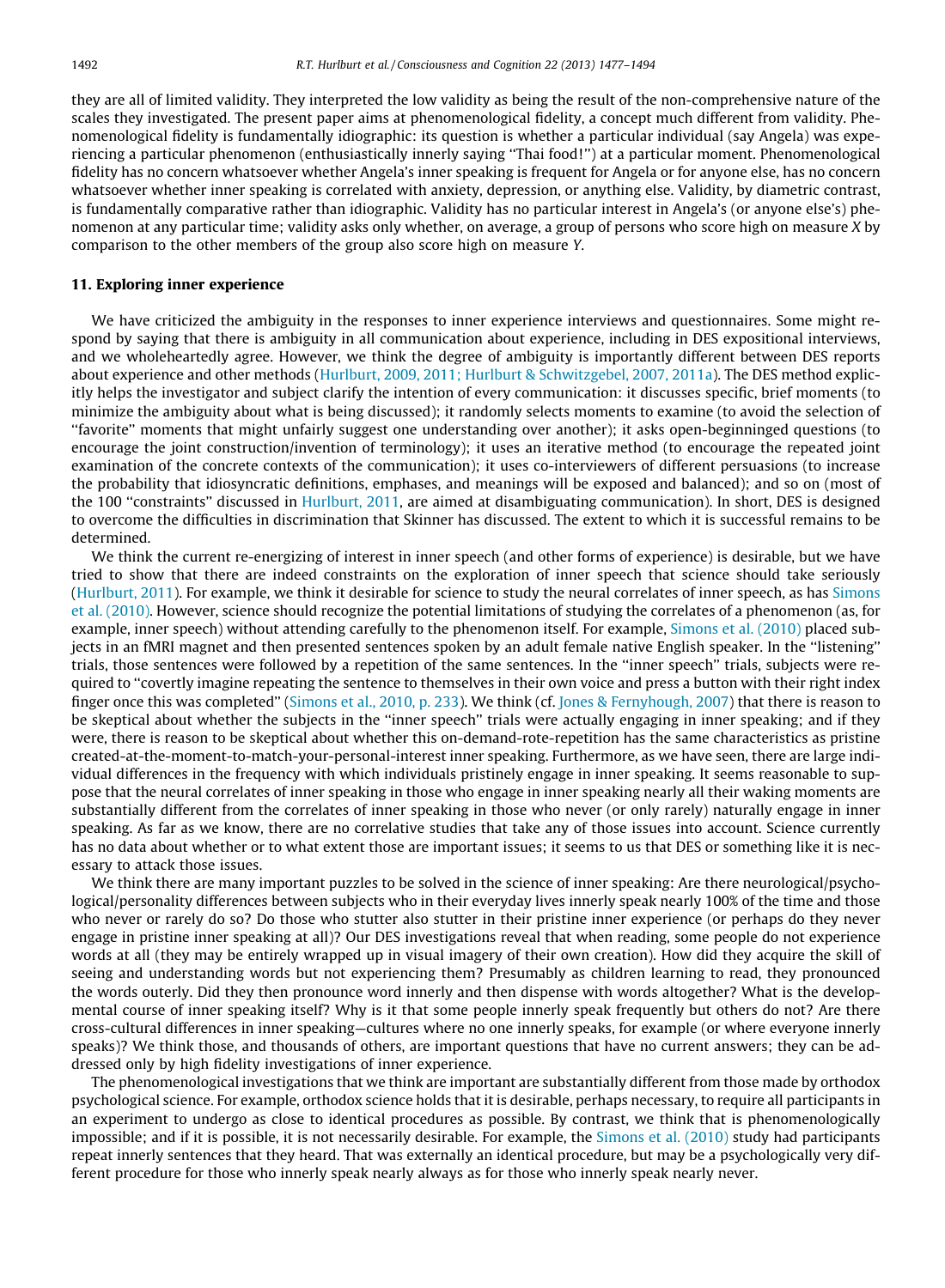<span id="page-16-0"></span>Orthodox science holds that it is desirable, perhaps necessary, to train participants prior to engaging in the target task. By contrast, we think (e.g., Hurlburt, 2011) that it is undesirable to train subjects prior to sampling their experience, because such training may reify whatever presuppositions the subject (or investigator) may have. For example, suppose that prior to sampling an investigator trained subject Maria on the distinction between inner speaking and inner hearing; that may substantially bias Maria's participation. First, there are some (many, actually) people, perhaps including Maria, whose pristine experience includes neither inner speaking nor inner hearing. A general discussion of inner speech/hearing that implies that the distinction between speaking and hearing is important is likely to induce Maria to ''go looking'' for inner speaking or hearing and the distinction between them, rather than simply trying to apprehend what is ongoing in her experience (which is likely neither speaking nor hearing). Second, training before sampling would be abstract and general, diametrically different from the DES iterative training (Hurlburt, 2009, 2011) which aims to be concrete and specific. For example, once Maria reports that at 6:14 pm she was saying to herself that she would like an ice cream cone, then the investigator is fully justified in inquiring about what Maria actually meant by "saying to myself." That is not an abstraction; that is a request for clarification about the subject's own report about phenomena. Subjects come to recognize that such questions are not only acceptable but desirable—they come to recognize, on their own turf, that their descriptions are ambiguous or imperfect, and that the DES aim is to disambiguate and improve.

Orthodox science rightfully worries about the potential for iterative training to influence participants, coercing them subtly or not so subtly into some preset pattern of responding [\(Ross & Nisbett, 1991](#page-17-0); for a discussion see Schwitzgebel in [Hurlburt & Schwitzgebel, 2007,](#page-17-0) pp. 241–244). Hurlburt (in [Hurlburt & Schwitzgebel, 2007](#page-17-0), pp. 285–289) has argued for a rethinking of Ross and Nisbett's concerns and discussed how DES might successfully sidestep them.

It seems to us that a mature science of experience will have to deal constructively with the risks that exploring phenomena entail. DES is one set of strategies that attempt to contain the risk; perhaps other strategies can be developed that are more effective. We emphasize that we do not think of DES as the ultimate strategy or the epistemic tribunal ([Hurlburt &](#page-17-0) [Schwitzgebel, 2011a\)](#page-17-0), or that what we have said in this paper is the final words on the phenomena of inner speaking. Indeed, we hope just the opposite, that our work inspires others to develop better methods, or to use something like DES with more skill than have we, or to apply DES or some other adequate method with larger, more representative, more diverse, populations.

#### References

Akhter, S. A. (2008). Exploring adolescent inner experience. Unpublished master's thesis, University of Nevada, Las Vegas.

- Archer, M. S. (2000). Being human: The problem of agency[. West Nyack, NY: Cambridge University Press](http://refhub.elsevier.com/S1053-8100(13)00142-6/h0005).
- Baars, B. J. (2003). How brain reveals mind: Neural studies support the fundamental role of conscious experience. Journal of Consciousness Studies, 10, 100–114. <<http://www.ingentaconnect.com/content/imp/jcs/2003/00000010/F0020009/art00008>>.
- Brinthaupt, T. M., Hein, M. B., & Kramer, T. E. (2009). The self-talk scale: Development, factor analysis, and validation. Journal of Personality Assessment, 91(1), 82–92. [http://dx.doi.org/10.1080/00223890802484498.](http://dx.doi.org/10.1080/00223890802484498)
- Burnett, P. C. (1996). Children's self-talk and significant others' positive and negative statements. Educational Psychology, 16(1), 57-67. [http://dx.doi.org/](http://dx.doi.org/10.1080/0144341960160105) [10.1080/0144341960160105](http://dx.doi.org/10.1080/0144341960160105).

Butler, P. E. (1981). [Talking to yourself: Learning the language of self-support](http://refhub.elsevier.com/S1053-8100(13)00142-6/h0025). San Francisco: Harper & Row.

[Byrne, A. \(2011\). Knowing that I am thinking. In A. Hatzimoysis \(Ed.\),](http://refhub.elsevier.com/S1053-8100(13)00142-6/h0030) Self-knowledge (pp. 105–124). Oxford: Oxford University Press.

Carruthers, P. (2009). How we know our own minds: The relationship between mindreading and metacognition. Behavioral and Brain Sciences, 32, 121–138. <http://dx.doi.org/10.1017/S0140525X09000545>.

Chiesa, C. (1991, June), 'Le problème du langage intérieur dans la philosophie antique de Platon à Prophyre' [The problem of inner speech in philosophy from Plato to Prophyre], Paper presented at the conference Opération mentales et théories linguistiques (Paris, France).

Csikszentmihalyi, M., & Larson, R. (1987). Validity and reliability of the experience-sampling method. Journal of Nervous and Mental Disease, 175(9), 526–536. <http://dx.doi.org/10.1097/00005053-198709000-00004>.

Derogatis, L. R. (1994). [The SCL-90-R: Scoring, administration, and procedures](http://refhub.elsevier.com/S1053-8100(13)00142-6/h0045) (3rd ed.). Minneapolis: National Computer Systems.

Duncan, R. M., & Cheyne, J. (1999). Incidence and functions of self-reported private speech in young adults: A self-verbalization questionnaire. Canadian Journal of Behavioural Science/Revue Canadienne Des Sciences Du Comportement, 31(2), 133–136. <http://dx.doi.org/10.1037/h0087081>.

Ellis, A. (1976). [Reason and emotion in psychotherapy](http://refhub.elsevier.com/S1053-8100(13)00142-6/h0055). New York: Lyle Stuart.

de Guerrero, M. C. M. (2005). [Inner speech—L2: Thinking words in a second language](http://refhub.elsevier.com/S1053-8100(13)00142-6/h0060). New York: Springer.

[Fernyhough, C. P. \(2004\). Alien voices and inner dialogue: Towards a developmental account of auditory verbal hallucinations.](http://refhub.elsevier.com/S1053-8100(13)00142-6/h9065) New Ideas in Psychology, 22, [49–68.](http://refhub.elsevier.com/S1053-8100(13)00142-6/h9065)

Hardy, J., Hall, C. R. m., & Hardy, L. (2005). Quantifying athlete self-talk. Journal of Sports Sciences, 23(9), 905–917. [http://dx.doi.org/10.1080/](http://dx.doi.org/10.1080/02640410500130706) [02640410500130706](http://dx.doi.org/10.1080/02640410500130706).

Heavey, C. L., & Hurlburt, R. T. (2008). The phenomena of inner experience. Consciousness and Cognition, 17, 798–810. [http://dx.doi.org/10.1016/](http://dx.doi.org/10.1016/j.concog.2007.12.006) [j.concog.2007.12.006](http://dx.doi.org/10.1016/j.concog.2007.12.006).

Hurlburt, R. T. (1990). [Sampling normal and schizophrenic inner experience](http://refhub.elsevier.com/S1053-8100(13)00142-6/h0075). New York: Plenum Press.

Hurlburt, R. T. (1993). [Sampling inner experience in disturbed affect](http://refhub.elsevier.com/S1053-8100(13)00142-6/h0080). New York: Plenum Press.

Hurlburt, R. T. (2009). Iteratively apprehending pristine experience. Journal of Consciousness Studies, 16(10-12), 156-188. [<http://ingentaconnect.com/](http://ingentaconnect.com/content/imp/jcs/2009/00000016/F0030010/art00007) [content/imp/jcs/2009/00000016/F0030010/art00007](http://ingentaconnect.com/content/imp/jcs/2009/00000016/F0030010/art00007)>.

Hurlburt, R. T. (2011). [Investigating pristine inner experience: Moments of truth](http://refhub.elsevier.com/S1053-8100(13)00142-6/h0090). Cambridge: Cambridge University Press.

Hurlburt, R. T., & Akhter, S. A. (2006). The descriptive experience sampling method. Phenomenology and the Cognitive Sciences, 5, 271–301. [http://dx.doi.org/](http://dx.doi.org/10.1007/s11097-006-024-0) [10.1007/s11097-006-024-0.](http://dx.doi.org/10.1007/s11097-006-024-0)

Hurlburt, R. T., & Akhter, S. A. (2008). Unsymbolized thinking. Consciousness and Cognition, 17, 1364–1374. [http://dx.doi.org/10.1016/j.concog.2008.03.021.](http://dx.doi.org/10.1016/j.concog.2008.03.021) Hurlburt, R. T., & Heavey, C. L. (2001). Telling what we know: Describing inner experience. Trends in Cognitive Sciences, 5, 400–403. [http://dx.doi.org/](http://dx.doi.org/10.1016/S1364-6613(00)01724-1)

[10.1016/S1364-6613\(00\)01724-1.](http://dx.doi.org/10.1016/S1364-6613(00)01724-1) Hurlburt, R. T., & Heavey, C. L. (2004). To beep or not to beep: Obtaining accurate reports about awareness. Journal of Consciousness Studies, 11(7-8), 113–128. [<http://www.ingentaconnect.com/content/imp/jcs/2004/00000011/F0020007/art00008>](http://www.ingentaconnect.com/content/imp/jcs/2004/00000011/F0020007/art00008).

Hurlburt, R. T., & Heavey, C. L. (2006). [Exploring inner experience: The Descriptive Experience Sampling method](http://refhub.elsevier.com/S1053-8100(13)00142-6/h0115). Amsterdam/Philadelphia: John Benjamins.

Hurlburt, R. T., Heavey, C. L., & Bensaheb, A. (2009). Sensory awareness. Journal of Consciousness Studies, 16(10-12), 231–251. [<http://](http://www.ingentaconnect.com/content/imp/jcs/2009/00000016/F0030010/art00010) [www.ingentaconnect.com/content/imp/jcs/2009/00000016/F0030010/art00010>](http://www.ingentaconnect.com/content/imp/jcs/2009/00000016/F0030010/art00010).